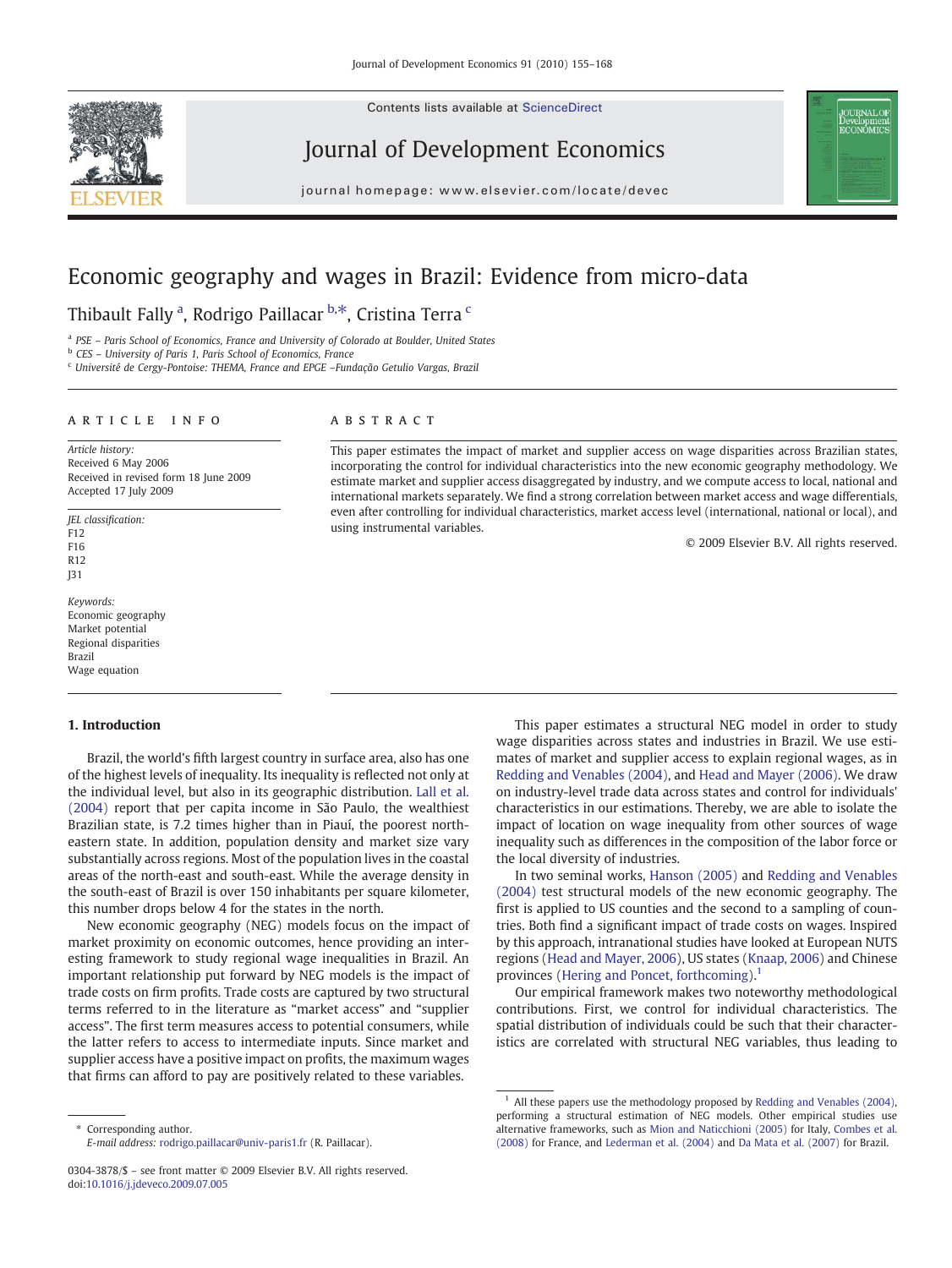<span id="page-1-0"></span>spurious results in the estimation of the NEG wage equation.<sup>2</sup> Such controls are particularly important in the case of Brazil, since individual diversity is vast and it is an important determinant of wage inequalities in the country. For instance, [Barros et al. \(2000\)](#page-13-0) show that the distribution of education and its return account for about half of the wage inequality from observed sources in Brazil. In addition, we observe large differences in human capital distribution across regions: workers from southern regions are on average more educated than those from northern regions. [Ferreira et al. \(2006\)](#page-13-0) show that over 55% of the difference in the return to labor between the northeastern and the south-eastern regions are due to differences in educational attainment. This substantial difference in the workforce's level of education across regions may be explained by sorting ([Combes](#page-13-0) [et al., 2008\)](#page-13-0) or endogenous differences in returns to schooling [\(Redding](#page-13-0) [and Schott, 2003\)](#page-13-0). In any case, by controlling for education we correct for the bias induced by the differences in workforce composition across regions.

The second methodological contribution is an estimation of market and supplier access using trade flows at industry level. Other studies use aggregate trade flows. $3$  This procedure alleviates the colinearity problem found in the literature when attempts are made to estimate these two variables simultaneously. While it is true that supply and demand should be naturally correlated at aggregate level, since workers are also consumers, it is less likely to be true at industry level. A firm may rely intensively on inputs from a particular industry, while selling its product to consumers at large. Supplier access will then be higher for regions specialized in that particular industry. Hence, by adopting this procedure we are better equipped to disentangle the effects of market and supplier access. As a matter of fact, in the case of Brazil, the distribution of economic activity across regions varies a great deal across industries. Chemicals, for example, are mainly produced in Bahia, whereas transportation industries are mostly located in São Paulo.

With data on intranational and international trade flows, all disaggregated at industry level, we are also able to isolate local, national and international market and supplier access. Consequently, we are able to establish which kinds of trade (intranational or international) have the greatest impact on wages using a NEG mechanism.

Our empirical strategy uses a three-step procedure. Firstly, wages are regressed on worker characteristics, controlling for state–industry fixed effects. Secondly, we estimate gravity equations by industry in order to calculate market and supplier access for each industry in each state. We can also compute access to international, national and local markets separately. Lastly, market access and supplier access derived in the second step are used as explanatory variables for the wage disparities captured by the state–industry fixed effects in the first step.

We find a positive and significant effect of market and supplier access on the state–industry wage premium, with the impact of market access being stronger than the effect of supplier access. International market access turns out to have a greater impact than national or local market access. The positive impact of market access on wages is robust after controlling for several variables, such as firm productivity, taxes, regulation, endowments, and after using instrumental variables. The results are also unchanged in regressions at municipal level, where we are able to further control for local amenities and endowments.

The paper is organized as follows. Section 2 describes the methodology, with a brief summary of the theoretical background and a description of the empirical strategy used. The data are described in [Section 3,](#page-3-0) while [Sections 4 and 5](#page-4-0) discuss the results and the main robustness checks. [Section 6](#page-11-0) concludes.

#### 2. Methodology

#### 2.1. Theoretical framework

In economic geography models, transport costs make the geographic distribution of demand an important determinant of profits. We follow in the footsteps of [Head and Mayer \(2006\)](#page-13-0) and [Redding and Venables \(2004\)](#page-13-0) and derive profits and market and supplier access from Dixit–Stiglitz preferences. We present a brief description of the main hypothesis and results, rather than a full-fledged model, since such models are now standard in the literature.

As in the standard version of the Dixit–Stiglitz–Krugman model of trade, we assume preferences have a constant elasticity of substitution across product varieties. Each variety is produced by a single firm under monopolistic competition. Producers and consumers are spread over different regions, and we assume ad valorem trade costs,  $\tau_{\rm rei}$ , between any two regions  $r$  and  $s$ .

Given these assumptions, in a symmetric equilibrium with  $n_{ri}$ firms in region r and industry i, the value of total sales from region r to region s, in industry  $i$ ,  $X_{rsi}$ , can be shown to be:

$$
X_{rsi} = n_{ri} p_{ri} x_{rsi} = \frac{n_{ri} (p_{ri} \tau_{rsi})^{1-\sigma}}{P_{si}^{1-\sigma}} E_{si},
$$
\n(1)

where  $x_{rsi}$  represents sales of a firm in region  $r$  to region  $s$ , in industry *i*,  $p_{ri}$  is the price received by the firm, so that  $p_{ri}\tau_{rsi}$  is the price paid by a consumer in region s for a good from region r in industry  $i$ ,  $\sigma$  is the elasticity of substitution between product varieties, and  $E_{si}$  is the total region s spending on industry *i*.  $P_{si}$  is the price index for industry *i* in region s, defined as:

$$
P_{si} = \left[\sum_{r} n_{ri} (p_{ri} \tau_{rsi})^{1-\sigma}\right]^{1/1-\sigma}.
$$
\n(2)

As for production costs, we assume that firms use labor and intermediate goods as inputs, and incur a fixed cost. More precisely, in industry i, intermediate inputs consist in a composite of goods from all industries where  $\varpi_{ji}$  is the share of expenditure on inputs from industry *j*, and, for each industry *i*,  $\sum \varpi = 1$ . The total price index of intermediate inputs is equal to  $\prod_{j=1}^{n} p_j^{\frac{1}{10}}$ . 'Supplier access' for a firm in region  $r$  and sector  $i$ , SA $_{ri}$ , is defined as the price index of intermediate inputs, raised to the power  $1-\sigma$ , as in:

$$
SA_{ri} = \prod_{j} \left( P_{ij}^{1-\sigma} \right)^{\varpi_{ji}} \tag{3}
$$

It is worth noting that, in this paper, we adopt a more precise definition of supplier access than the NEG literature, by computing supplier access separately for each industry, and taking into account inter-industry linkages. This procedure helps to disentangle supplier access from market access. Given the definition of supplier access, total costs of a firm in region  $r$  and industry i may be represented by  $SA_{ri}^{\alpha/(1-\sigma)}w_{ri}^{\beta}\left(f_i+\sum_{s}^{s}x_{rsi}\right)$ , where  $\alpha$  and  $\beta$  are parameters,  $f_i$  indicates the fixed cost in industry *i*, and  $w<sub>ri</sub>$  is the wage in region *r* and industry *i*.<sup>5</sup> Supplier access is a measure of the firm's access to intermediate inputs, and it is negatively related to trade costs. The greater the supplier access,

 $\frac{2}{10}$  To our knowledge, only [Hering and Poncet \(forthcoming\)](#page-13-0) control for worker characteristics in a NEG framework, and no other study has introduced firm productivity. [Mion and Naticchioni \(2005\)](#page-13-0) also control for individual characteristics, but in a different framework.

<sup>&</sup>lt;sup>3</sup> [Head and Mayer \(2006\)](#page-13-0) also use industry-level data, but they compute market access only.

<sup>&</sup>lt;sup>4</sup> This specification of the price index of intermediate inputs may be derived from a Cobb–Douglas production function, using input from all other industries.

<sup>5</sup> We assume that labor migration across regions is not high enough to arbitrage away all regional wage disparities.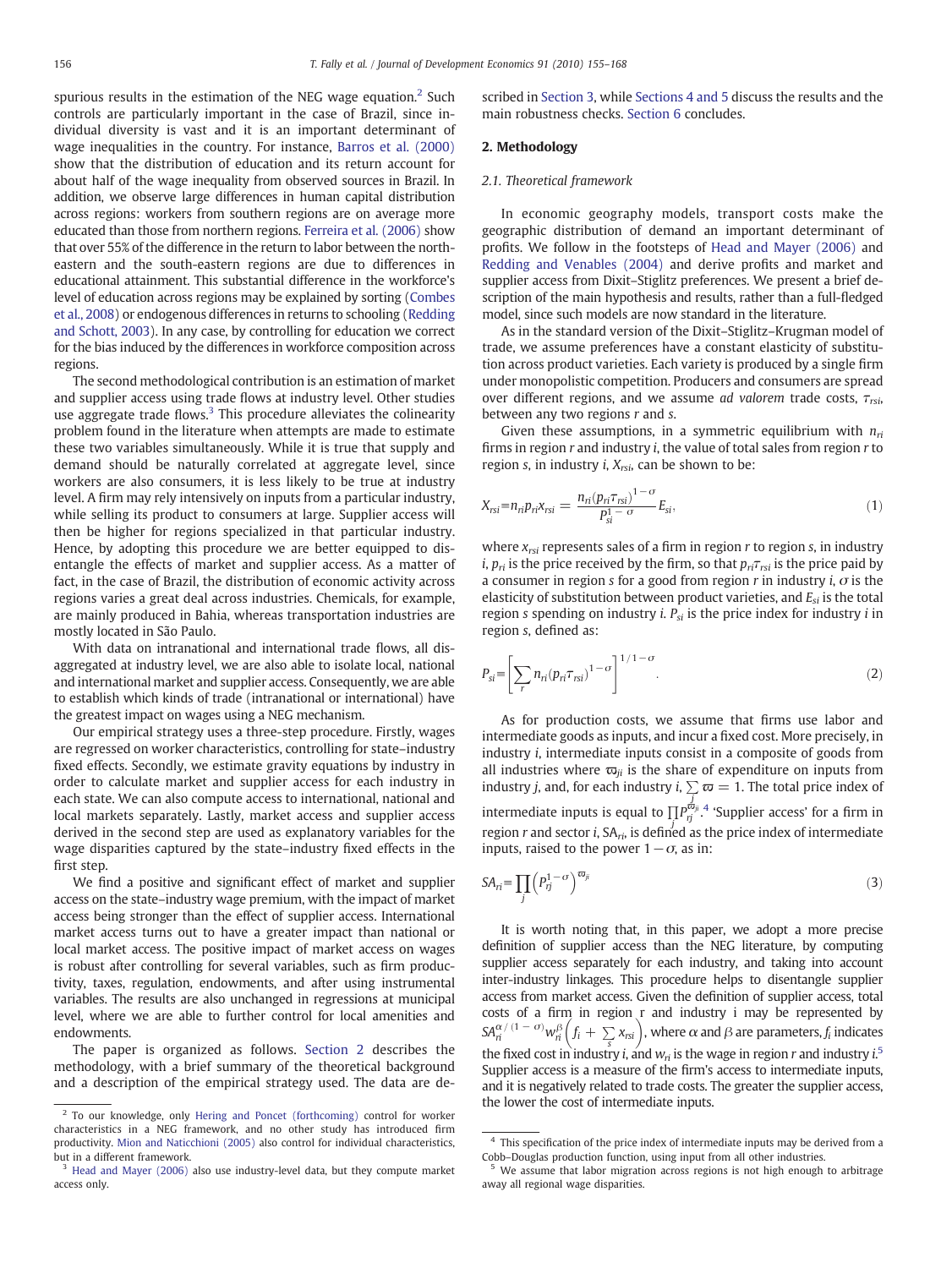<span id="page-2-0"></span>In maximizing profits, prices are set as a constant mark-up over marginal cost. Profits, then, can be shown to be given by:

$$
\Pi_{ri} = \frac{1}{\sigma} \left( S A_{ri}^{\alpha/(1-\sigma)} w_{ri}^{\beta} \right)^{1-\sigma} M A_{ri} - f_i S A_{ri}^{\alpha/(1-\sigma)} w_{ri}^{\beta} \tag{4}
$$

where  $MA_{ri}$  is 'market access', or 'real market potential', as referred to by [Head and Mayer \(2006\),](#page-13-0) defined as:

$$
MA_{ri} = \sum_{s} \left( \frac{\tau_{rsi}^{1 - \sigma} E_{si}}{P_{si}^{1 - \sigma}} \right)
$$
 (5)

Market access will be greater when trade costs are lower and the real expenditure of the importing region is larger. The greater the market access, the higher the potential demand for the region's products in industry i.

We are able to relate regional wages to market access and supplier access (hereafter, MA and SA, respectively). With free entry, profits are necessarily zero in equilibrium. Given the profit function in Eq. (4), this equilibrium condition yields:

$$
w_{ri} = \left(\frac{MA_{ri}}{\sigma f_i}\right)^{\frac{1}{\beta\sigma}} SA_{ri}^{\frac{\alpha}{\beta(\sigma-1)}}
$$
(6)

Hence, wages are higher in regions with greater MA, that is, with low trade costs to importing regions with high spending. Also, wages are higher in regions with greater SA, that is, where inputs can be bought at low prices due to low transport costs to suppliers.

#### 2.2. Empirical strategy

Our empirical use of the theoretical framework described above involves a three-step strategy in a cross-sectional analysis for 1999.<sup>6</sup> Firstly, wages are regressed on worker characteristics, including state–industry fixed effects. The wage premium captured by these fixed effects is the variable to be explained by market and supplier access. Secondly, in keeping with the new economic geography literature, we estimate gravity equations in order to calculate market and supplier access for each state and industry pair. Finally, market access and supplier access derived in the second step are used as explanatory variables for wage disparities captured by state–industry fixed effects from the first step.<sup>7</sup> We explain each step in turn.

#### 2.2.1. First step

Although the theoretical framework described in the previous subsections treats labor as a homogeneous factor of production, we know that this is not the case. There is extensive literature explaining wage differences across individuals by means of their characteristics, such as educational attainment, experience in years, gender and marital status, among many other variables. For Brazil, in particular, [Langoni's seminal work \(1973\)](#page-13-0) presents evidence of the importance of worker heterogeneity in income inequality. If patterns of diversity among individuals in the labor force were similar across regions, we could still explain average regional wages by regional market and supplier access differences, as proposed in Eq. (6). Previous empirical work, however, has identified substantial differences in the composition of the labor force across Brazilian regions, especially with respect to educational attainment (see [Ferreira et al., 2006\)](#page-13-0). Thus, our results would be biased if we did not control for individual characteristics and sorting across regions and sectors. The first step of our empirical study consists in estimating the following equation:

$$
log w_{l,ri} = \lambda_1 age_{l,ri} + \lambda_2 age_{l,ri}^2 + \sum_{m=1}^{9} \mu_m e d_{l,ri}^m + \omega_{ri} + \zeta_{l,ri}
$$
 (7)

where  $w_{l,n}$  is the wage of a male<sup>8</sup> worker *l* working in industry *i*, of region r, age<sub>l,ri</sub> is the worker's age, ed $_{l,n}^{m}$  is a dummy variable for each of the nine educational levels (see [Appendix A1\)](#page-12-0), and  $\omega_{ri}$  are dummy variables for each state–industry pair.<sup>9</sup>

State–industry fixed effects capture wage disparities that are not explained by worker characteristics. In the third step of our empirical procedure, these fixed effects will be explained by market access and supplier access.

#### 2.2.2. Second step

The second step consists in estimating MA and SA as follows. Total sales from region r to region s in industry *i*, from Eq.  $(1)$ , can be written as:

$$
logX_{rsi} = log(n_{ri}p_{ri}) + (1 - \sigma)log\tau_{rsi} + log\frac{E_{si}}{P_{si}^{1 - \sigma}}
$$
\n(8)

The first term in the right-hand side of Eq. (8) comprises variables related to the exporting region, while the third term involves variables exclusively from the importing region. Hence, these two terms are captured empirically by exporting and importing region fixed effects,  $FX_{ri}$  and  $FM_{si}$ , respectively. As for the second term, there is no single variable to capture trade costs between two regions. Trade costs will then be captured by a set of variables,  $TC_{k,rs}$ , such as the distance between the regions (in log), whether they share borders, a language, or whether they have a colonial link.<sup>10</sup> In sum, Eq.  $(8)$  is estimated by means of a gravity equation as follows:

$$
logX_{rsi} = FX_{ri} + \sum_{k} \delta_{ki}TC_{k,rs} + FM_{si} + \varepsilon_{rsi}
$$
 (9)

where  $X_{\text{rel}}$  stands for exports from region r to region s in industry *i*, and  $\varepsilon_{\rm rei}$  is an error term. A region may be defined as either a Brazilian state or one of the 210 countries in our dataset.

In order to render our results comparable to those in the literature, we have also estimated Eq. (9) for aggregate trade flows, instead of disaggregating by industry. In this way, we can compute MA and SA measures comparable to those in [Redding and Venables \(2004\),](#page-13-0) [Knaap \(2006\)](#page-13-0), [Head and Mayer \(2006\),](#page-13-0) and [Hering and Poncet](#page-13-0) [\(forthcoming\)](#page-13-0).

We would like to note that an estimation based on gravity regressions has the advantage of using information on the economic mechanism that our theoretical model intends to stress, namely, spatial interactions arising from trade. We would thus be less prone to capture other effects of proximity, such as technological or urban externalities. Nevertheless, we will perform a number of robustness checks to investigate a potential correlation between the trade channel and other covariates and competing explanations.

 $^6\,$  We limit our analysis to 1999 due to the lack of intranational trade data for other periods in Brazil, as explained in Section 3.

 $7$  We thank an anonymous referee for suggesting an empirical procedure where fixed effects from the wage equation are regressed on market and supplier access.

<sup>&</sup>lt;sup>8</sup> In keeping with most of the labor literature, we focus on male workers between the ages of 25 and 65, because the wage dynamics and labor supply of the female workforce are often affected by non-economic factors, such as fertility decisions.

<sup>&</sup>lt;sup>9</sup> In Section 5.4, on robustness checks, this equation will be estimated adding in productivity as the explanatory variable. In that case, the regression will incorporate the firm dimension.

<sup>&</sup>lt;sup>10</sup> A number of alternative sets of variables could be chosen, but changing gravity equation specifications makes little difference to the final-step results. Similar results are obtained, for example, when we introduce a dummy for pairs of countries belonging to MERCOSUR, when we introduce distances by road (for intranational trade only) instead of physical distance, and when we estimate differentiated distance coefficients for intranational versus international trade. Lastly, [Paillacar \(2007\)](#page-13-0) shows that Gamma PML yields similar results to OLS.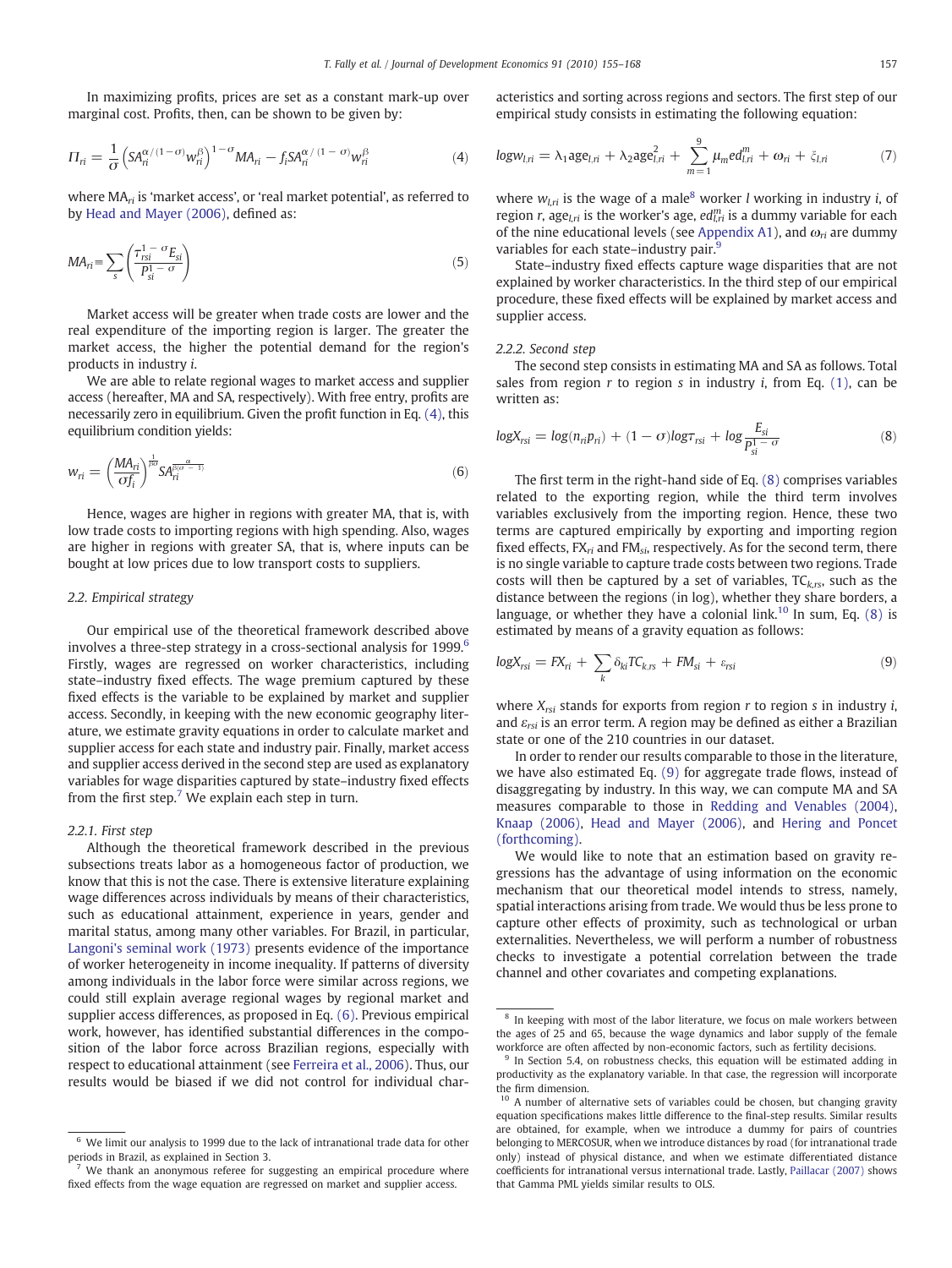<span id="page-3-0"></span>Despite their empirical success in explaining trade flows, gravity equations have an important caveat: they treat the size of regions as exogenous ([Knaap, 2006\)](#page-13-0). We acknowledge this limitation in explaining the long-term evolution of a country's economic geography, and we see our work as an effort to uncover the impact of market access on wages, taking the spatial distribution of economic activity as given.

From Eq. (5), the estimated coefficients in Eq. (9) can be used to compute market access as in:

$$
\hat{M}A_{ri} = \sum_{s} \left[ (expFM_{si}) \prod_{k} \left( expTC_{k,rsi} \right)^{\delta_{ki}} \right] \tag{10}
$$

We have, then, a market access measure for each separate industry in each Brazilian state.

The estimated value of SA, defined in Eq. (3), is computed in a similar fashion, but using the coefficient from the exporting region dummy variables. To account for vertical linkages across industries, we use coefficients from the input–output matrix,  $\hat{\sigma}$ , to weigh the impact of each industry in supply access. We, then, compute:

$$
\hat{S}A_{ri} = \prod_{j} \left\{ \sum_{s} \left[ \left( \exp FX_{sj} \right) \prod_{k} \left( \exp TC_{k,rsj} \right)^{\delta_{kj}} \right] \right\}^{\widehat{\sigma}_{ji}} \tag{11}
$$

which yields an SA measure for each industry in each Brazilian state.

This paper is the first to weigh industry supplier access using an input–output matrix in the structural approach proposed by [Redding](#page-13-0) [and Venables \(2004\).](#page-13-0) [Amiti and Cameron \(2007\)](#page-13-0) also take into account industry vertical linkages in a study for Indonesia, but with a somewhat different empirical strategy. In their computation of SA, they use the shares of GDP by industry for each Indonesian district instead of exporter fixed effects derived from gravity equations.

#### 2.2.3. Third step

Lastly, the MA and SA values estimated in the second step are used to explain wage differences across states and industries. Wage Eq. (6) can be written as:

$$
log w_{ri} = -\frac{1}{\beta \sigma} log \sigma f_i + \frac{1}{\beta \sigma} log MA_{ri} + \frac{\alpha}{\beta (\sigma - 1)} log SA_{ri}
$$
 (12)

As previously discussed in the beginning of this section, differences in human capital allocation across regions may distort the impact of market and supplier access on regional wages, and previous empirical studies suggest that this is a relevant issue for Brazil. Therefore, instead of adopting wages as a dependent variable, we use the state–industry fixed effects estimated in Eq. (7). They represent the wage differentials across states and industries that are not explained by age and education, thus controlled for composition of labor force with respect to these variables. We estimate the equation as follows:

$$
\hat{\omega}_{ri} = \theta_0 + \theta_1 \log \hat{M} A_{ri} + \theta_2 \log \hat{S} A_{ri} + \theta_3 D_i + \zeta_{ri}
$$
\n(13)

where  $D_i$  are the industry dummies,  $\hat{\omega}_{ri}$  are the state–industry fixed effects estimated in the wage regression (7), and  $\zeta_{ri}$  is an error term.<sup>11</sup>

Two issues arise from the use of estimated values for the variables in the NEG wage equation.

Firstly, the use of estimated wage premia means that the error term  $\zeta_{ri}$  in the NEG equation will contain part of the variance of the error term from the wage premium estimation (Eq. (7)), which can generate heteroskedasticity. This has led some researchers to use weighted least squares (WLS), using as weights the inverse of the standard error of the wage premium estimates from the first stage (see, for example, [Pavcnik et al., 2004](#page-13-0)). Nevertheless, Monte Carlo experiments by [Lewis and Linzer \(2005\)](#page-13-0) suggest that WLS can only surpass White standard error estimates in efficiency when a very high proportion (80% or more) of the residual in the final regression results from errors in the dependent variable estimation. Moreover, they find that WLS can actually produce biased standard error estimates if the contribution of the error term is low in the first stage. In our case, we have a very high number of individual observations, yielding highly precise estimations of the wage premium. Consequently, we choose to report regressions with robust standard errors.

Secondly, the use of MA and SA estimates from trade equations as independent variables implies that trade equation residuals also affect  $\zeta_{ri}$ . As [Head and Mayer \(2006\)](#page-13-0) point out, this invalidates standard errors, but it has no impact on the estimated coefficient. In this case, a number of researchers [\(Redding and Venables, 2004; Hering and](#page-13-0) [Poncet, forthcoming\)](#page-13-0) have used bootstrap to obtain unbiased confidence intervals in order to make inferences. We, therefore, have also computed bootstrapped standard errors.

Furthermore, there are additional potential problems with the estimation of Eq. (13) due to the simultaneous impact of other variables on both wage differentials and MA, and the possibility of the endogeneity of MA. We discuss and deal with these issues in [Section 5,](#page-8-0) where we perform a number of robustness checks.

#### 3. Data

In this paper, we use three sets of data: individual characteristics, trade flows and country characteristics. We perform a cross-sectional analysis for 1999, since intranational trade data by industry for Brazil is only available for that year [\(Vasconcelos and Oliveira, 2006](#page-13-0)).

Individual characteristics are drawn from the RAIS database (Relação Anual das Informações Sociais issued by the Brazilian Labor Ministry), which covers all workers in the formal sector.<sup>12</sup> We focus on the manufacturing sector for compatibility with the trade data. When more than one job is recorded for the same individual, we select the highest paying one.<sup>13</sup> The database provides a number of individual characteristics (wages, educational level, age, gender, etc.) as well as worker and firm identification numbers, which allows us to match the RAIS database with the manufacturing survey.

The manufacturing survey, PIA (Pesquisa Industrial Anual produced by IBGE, the Instituto Brasileiro de Geografia e Estatística), includes all firms with thirty employees or more from 1996 to 2003, covering the majority of the workforce in the manufacturing sector. This dataset provides a wide range of variables on production, including sales, labor, materials, energy and investments, which allows for the measurement of productivity (see [Appendix A3](#page-12-0)). We round out the PIA with IBRE-FGV (Instituto Brasileiro de Economia – Fundação Getulio Vargas) balance sheet data from 1995, from which we draw initial fixed capital, and with patent data from INPI (Instituto Nacional da Propriedade Industrial). All datasets can be matched due to firm identification numbers.<sup>14</sup>

 $^{11}\,$  [Combes et al. \(2008\)](#page-13-0) employ similar methodology, but they estimate location and industry fixed effects separately due to computational problems and insufficient data (they have 341 locations and 99 industries, see p. 727, footnote 7). Our aggregation level, with 27 Brazilian states and 22 industries, precludes such problems. The only exception is in Section 5.5, where we adopt municipalities and not states as regional units. For 3439 municipalities (instead of 27 Brazilian states), we only consider the spatial dimension.

<sup>&</sup>lt;sup>12</sup> Because of the huge number of observations, we run our regressions on random samples of 500,000 or 800,000 employees (out of 2,786,852 employees in the full sample). Changing the size of the sample does not affect our coefficients nor does it particularly affect the estimation of state–industry fixed effects. Table A1 provides summary statistics of individual characteristics.

<sup>&</sup>lt;sup>13</sup> For example, a worker may change occupation or place of work over time, or may even hold two recorded jobs at the same time. To assess the robustness of our results, we alternatively choose the average wage, the total wage, in December or over the year, and the choice does not affect the results.

<sup>&</sup>lt;sup>14</sup> Note that firm-level data is employed exclusively to compute the productivity measure used in one of the robustness checks in Section 5.4. Otherwise, we use worker- and industry-level data.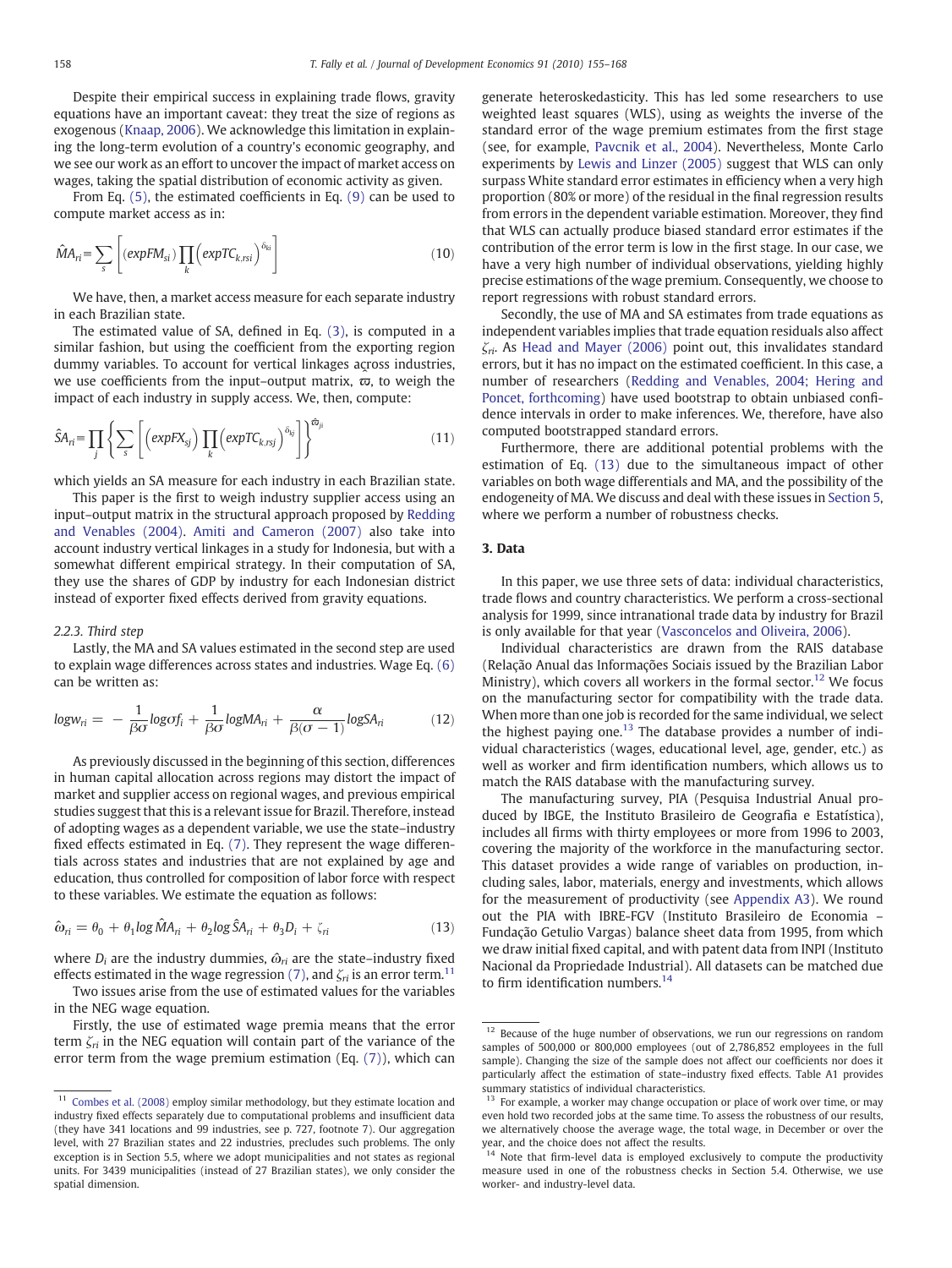<span id="page-4-0"></span>In order to estimate the gravity equation, we need three sets of trade data: (1) data on trade among Brazilian states, which is drawn from [Vasconcelos and Oliveira \(2006\)](#page-13-0) who processed value-added tax information provided by the National Council of Financial Policy (CONFAZ, Conselho Nacional de Politica Fazendaria) attached to the Ministry of Finance (Ministerio da Fazenda); (2) data on trade between Brazilian states and foreign countries, taken from Secretaria de Comércio Exterior, Ministry of Trade; and (3) data on trade among foreign economies, from BACI: Base pour l'Analyse du Commerce International, CEPII. Moreover, we use total sales by region and industry from the PIA database to compute internal flows within state by subtracting intranational and international exports. These sets of data provide a complete and consistent picture of all trade flows, defined at the 2-digit ISIC Revision 3 level (which corresponds to the Brazilian CNAE 2-digit industry classification).

We round out the trade and individual information with additional data on geography, infrastructure and regulations. Distances, colonial links, languages, coordinates, GDP, areas and demographic densities are provided by CEPII (Centre d'Etudes Prospectives et d'Informations Internationales) and IBGE. The distance between states is measured in geodesic distance between their respective capitals (computed in km using the coordinates).

We construct an international border dummy that equals zero if both the origin and the destination of the trade are within the same country, and equals 1 otherwise. Likewise, the internal border dummy equals zero if the trade is within one Brazilian state, and equals 1 otherwise. In addition, we construct a dummy for international contiguity that equals 1 if the international border dummy equals 1 and if both countries (or the country and the Brazilian state) share a border. Likewise, the dummy for internal contiguity equals 1 when both Brazilian states share a border. The language dummy equals one if the trade is between two different countries (that is, the international border dummy equals 1) and they share the same language (more precisely, if the official language is the same or if the same language is used by at least 20% of the population). Lastly, the colonial link dummy equals 1 if the trade is between two different countries and one of them has been colonized by the other in the past.

Census 2000 (IBGE) provides data on migration rates per municipality. The input–output matrix is constructed by the OECD and IBGE across ISIC Rev3 2-digit industries. The cost of starting a business is measured by the World Bank for 13 Brazilian states (Doing Business database). An index of tax pressure across Brazilian states is constructed using the PIA data. The data on harvested agricultural area in 1996 are taken from the Agricultural Census. The Anuário Mineral Brasileiro 1999 [\(Table 8](#page-10-0) page 51) is our source for regional shares of mineral production. Municipality data on natural endowments come from [Timmins \(2006\).](#page-13-0)

#### 4. Results

We organize the results into three subsections. We start, in Subsection 4.1, by presenting the results of the first and second steps of our empirical procedure, that is, the estimation of the state–industry wage differentials and market and supplier access using gravity equations. [Subsection 4.2](#page-5-0) presents the results of the regressions of MA and wage differentials, while 4.3 incorporates SA into the analysis.

#### 4.1. Preliminary regressions

#### 4.1.1. First step: wage premium

The first step of the empirical procedure consists in estimating wage differentials across states and industries that are not driven by individual characteristics. We regress wages on educational attainment, experience, and state–industry fixed effects, as described in Eq. (7). We use individual data for male workers between the ages of 25 and 65. This group of workers was chosen to render the sample more homogeneous, thus eliminating possible effects from differences in variables such as early school dropouts and female participation.

We measure education by means of dummy variables for nine levels of education (as described in [Appendix A1\)](#page-12-0). Age and age squared are used as proxies for experience. Table 1 presents the results.

We should note that the R-squared (adjusted or not) is very high. If worker characteristics are excluded, state–industry dummies explain 83.1% of wage variance (not shown in the table). However, if state–industry dummies are excluded, still 34.1% of the variance is explained by worker characteristics, suggesting that the explanatory power of state–industry dummies is partly due to differences in labor force composition.

#### 4.1.2. Second step: market and supplier access

In order to compute estimated values of market and supplier access, we start by estimating gravity Eq. (9), where bilateral trade flows are explained by exporter and importer fixed effects, and a set of variables capturing trade costs. We define each Brazilian state as a region, and apply two procedures. In the first, we take the coefficients to be the same for all industries, in keeping with the literature, and use them to compute aggregate measures of MA and SA. In the second procedure, a regression is run separately for each industry, estimating different coefficients for each of them. We are thereby able to compute market and supplier access measures for each state–industry pair.

The first column of [Table 2](#page-5-0) presents the regression coefficients using aggregate trade flows, with the corresponding standard errors in the second column. The next three columns of the table show some summary statistics for the 22 regressions by industry: average values of the estimated coefficient across industries (third column), average values of the standard errors of each regression in square brackets beneath each coefficient (fourth column), and the standard deviation of the 22 coefficients in parentheses (fifth column). The coefficients' standard deviations are generally larger than average standard errors, indicating marked differences in transport cost coefficients across industries.

Taking the estimated coefficients from Eq. (9) (presented in [Table 2](#page-5-0)), we use Eqs. (10) and (11) to compute estimated values for MA and SA respectively for each state–industry pair. Note that, when calculating MA, we take the sum over all states and countries with which a particular state trades. We can then construct a market access

#### Table 1

Wages and individual characteristics.

Dependent variable: was

| DUPUNULIIL VAHADIU. WAZUS   |            |
|-----------------------------|------------|
|                             | (1)        |
| Age                         | $0.072**$  |
|                             | [0.001]    |
| Age squared/100             | $-0.072**$ |
|                             | [0.001]    |
| Education (level $5 = 0$ ): |            |
| Level 1                     | $-0.365**$ |
|                             | [0.005]    |
| Level <sub>2</sub>          | $-0.239**$ |
|                             | [0.003]    |
| Level 3                     | $-0.149**$ |
|                             | [0.002]    |
| Level 4                     | $-0.075**$ |
|                             | [0.002]    |
| Level 6                     | $0.156**$  |
|                             | [0.003]    |
| Level 7                     | $0.419**$  |
|                             | [0.002]    |
| Level 8                     | $0.852**$  |
|                             | [0.004]    |
| Level 9                     | $1.240**$  |
|                             | [0.003]    |
| State $\times$ industry FE  | yes        |
| R-squared                   | 0.880      |
| <b>Observations</b>         | 798494     |

Notes: OLS regressions with robust standard errors. Statistical significance: \*5% and \*\*1% levels.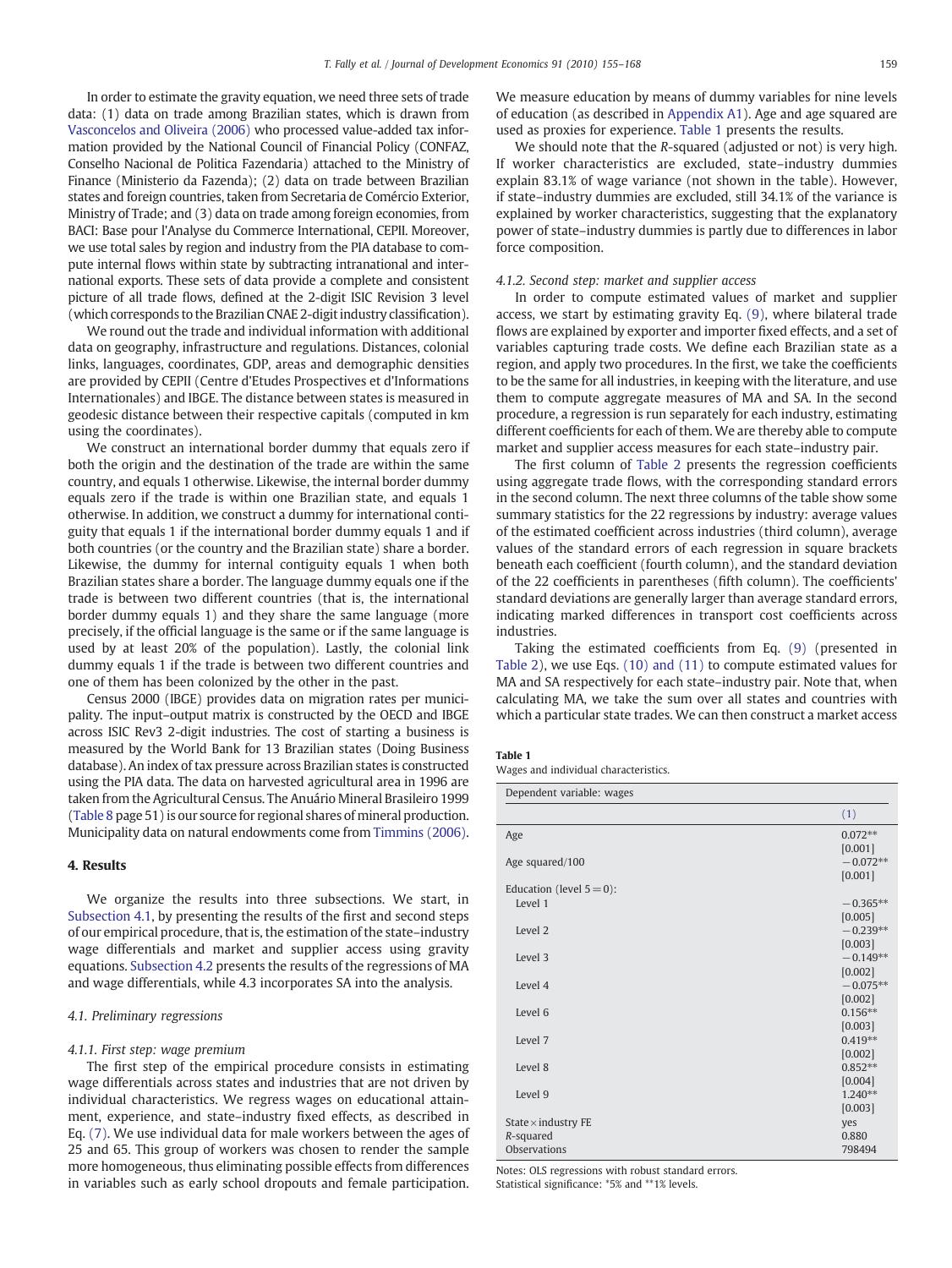<span id="page-5-0"></span>

| Table 2 |                    |
|---------|--------------------|
|         | Gravity equations. |

Dependent variable: trade flows

| Dependent variable: trade flows |             |                |                         |                            |                               |
|---------------------------------|-------------|----------------|-------------------------|----------------------------|-------------------------------|
|                                 | Aggregated  |                | By industry             |                            |                               |
| <b>Statistics</b>               | Coefficient | Standard error | Average of coefficients | Average of standard errors | Standard dev. of coefficients |
| Physical distance               | $-1.448**$  | [0.018]        | $-1.359$                | [0.031]                    | (0.180)                       |
| International border            | $-4.326**$  | [0.116]        | $-4.534$                | [0.563]                    | (0.983)                       |
| International contiguity        | $1.001**$   | [0.095]        | 0.785                   | [0.249]                    | (0.184)                       |
| Internal border                 | $-2.594**$  | [0.386]        | $-3.212$                | [0.224]                    | (0.968)                       |
| Internal contiguity             | 0.128       | [0.225]        | 0.205                   | [0.118]                    | (0.469)                       |
| Language                        | $0.839**$   | [0.043]        | 0.604                   | [0.071]                    | (0.263)                       |
| Colonial link                   | $0.832**$   | [0.100]        | 0.903                   | [0.115]                    | (0.140)                       |
| Exporter FE                     | Yes         |                | Yes                     |                            |                               |
| Importer FE                     | <b>Yes</b>  |                | Yes                     |                            |                               |
| Industries                      |             |                | 22 Regressions          |                            |                               |
| R-squared                       | 0.982       |                |                         |                            |                               |
| <b>Observations</b>             | 25315       |                | Total: 246833           |                            |                               |

Notes: OLS regressions with robust standard errors. Dependent variable: trade flows (aggregated or by industry).

Statistical significance in the first column: \*5% and \*\*1% levels.

measure from a subgroup of trade partners, which is exactly what we do to investigate the varying impact of local, national and international market access.

Before moving on to the estimation of the NEG wage equation, it is worth viewing the relationship between wages and MA estimated in steps 1 and 2. In [Fig. 1,](#page-6-0) four maps of Brazil show the spatial distribution of wages and MA. Values are normalized as deviations from the mean across regions, and they are grouped into five classes. The middle group falls between the mean  $\pm$  0.5 standard deviations, and the subsequent groups are delimited by 1 standard deviation.

Panel (a) presents regional wages after controlling for individual characteristics. It is clear that, even after skill sorting is taken into account, there are still substantial spatial wage differentials across states. São Paulo is the region with the highest wages, followed by neighboring states (Rio de Janeiro, Paraná and Minas Gerais, among others). Interestingly, the state of Amazonas, a landlocked region in the more sparsely populated north, also posts high wages. We expect these differentials to reflect exogenous regional characteristics, such as amenities and the availability of natural resources, as well as spatial externalities, such as knowledge spillovers and market access.

Panel (b) displays total MA across the regions. [Fig. 1](#page-6-0) gives the impression that MA and regional wages are indeed related. São Paulo is the state with the greatest MA (followed by Rio de Janeiro). This ties in with the fact that wages are highest in that state. Amazonas' MA, however, does not stand out from the rest of the North. A more indepth understanding of the factors at work is gleaned by decomposing MA into its national and international aspects.

Panel (c) focuses on the role of inter-state trade, excluding international and local (i.e. own state) MA. As expected, the states neighboring São Paulo exhibit the greatest non-local national MA, while the value for São Paulo itself is lower. More interestingly, this exercise shows that Amazonas and Rio Grande do Sul (the southern region closest to Argentina) are remote from the main sources of demand within the country.

Panel (d) completes the picture by considering only international MA. The international component of market access in these two regions appears to explain their high wages. Rio Grande do Sul is close to Buenos Aires, the other important economic center of MERCOSUR (besides São Paulo). Similarly, the state of Amazonas is close to middle income countries in South America (Colombia and Venezuela), and NAFTA members.<sup>15</sup>

#### 4.2. Wages and market access

The empirical strategy we propose to estimate the impact of MA on wage differentials basically departs from [Redding and Venables](#page-13-0) [\(2004\)](#page-13-0) in two ways: we control for individual characteristics and we use industry-level data. We introduce each of them in turn.

Firstly, we control for individual characteristics, but still use aggregate data to compute market access. In the first step of the empirical procedure, we use individual characteristics and state fixed effects to explain individual wages in the aggregate version of Eq. (7). These fixed effects serve as dependent variables in the estimation of Eq. (13), where aggregate MA is derived from aggregate trade flows in gravity Eq. (9). As shown in the results presented in the first column of [Table 3](#page-7-0), the wage differentials are positively and significantly correlated with MA. The coefficient for MA is approximately 0.08, which is lower than the coefficients found by [Redding and Venables](#page-13-0) [\(2004\).](#page-13-0) Since [Redding and Venables \(2004\)](#page-13-0) do not control wages for individual variables as we do, their larger estimated coefficient may be capturing different labor force composition patterns across the countries. Our coefficient is closer to that found by [Hering and Poncet](#page-13-0) [\(forthcoming\),](#page-13-0) who also control for individual characteristics in a study of Chinese regions.

Secondly, the results presented in the second column of the table use industry-level data, but do not control for individual characteristics. Instead of running the first step of the empirical procedure, we simply use average state–industry wages as a dependent variable in the estimation of Eq. (13). The MA coefficient is estimated with greater accuracy, probably due to the use of more disaggregated data. Its estimated value of 0.17 is significantly higher than found in the previous regression, where we control for individual characteristics. This higher coefficient may be capturing part of the impact of spatial sorting of human capital.

Finally, column 3 presents our baseline regression, where we simultaneously control for worker characteristics and use industrylevel data. Wage differentials captured by state–industry fixed effects in the first step of our empirical procedure are regressed on MA, as calculated in the second step.<sup>16</sup> The estimated coefficient for MA in this regression is 0.14, which is lower than that found by the previous regression, where there is no control for individual attributes. Here,

 $15$  The question could be asked as to whether this high market access for Amazonas is just an artifact of the data, since Brazilian trade with Colombia and Venezuela is not very high. In actual fact, exports to Colombia and Venezuela represent 20% of total exports from Amazonas, while this ratio is only 2.4% for Brazil as a whole. Moreover, Amazonas exports a higher proportion of its production compared to the rest of Brazil.

<sup>&</sup>lt;sup>16</sup> Given that the predicted values for market access and wage premiums are generated by prior regressions, we check our results for sensitiveness to bootstrap techniques. Results remain unchanged and the bootstrapped standard errors are slightly lower than the robust standard errors reported in the Tables. [Redding and](#page-13-0) [Venables \(2004\)](#page-13-0), [De Sousa and Poncet \(2007\)](#page-13-0) and [Hering and Poncet \(forthcoming\)](#page-13-0) also find bootstrapped standard errors close to the non-bootstrapped estimate.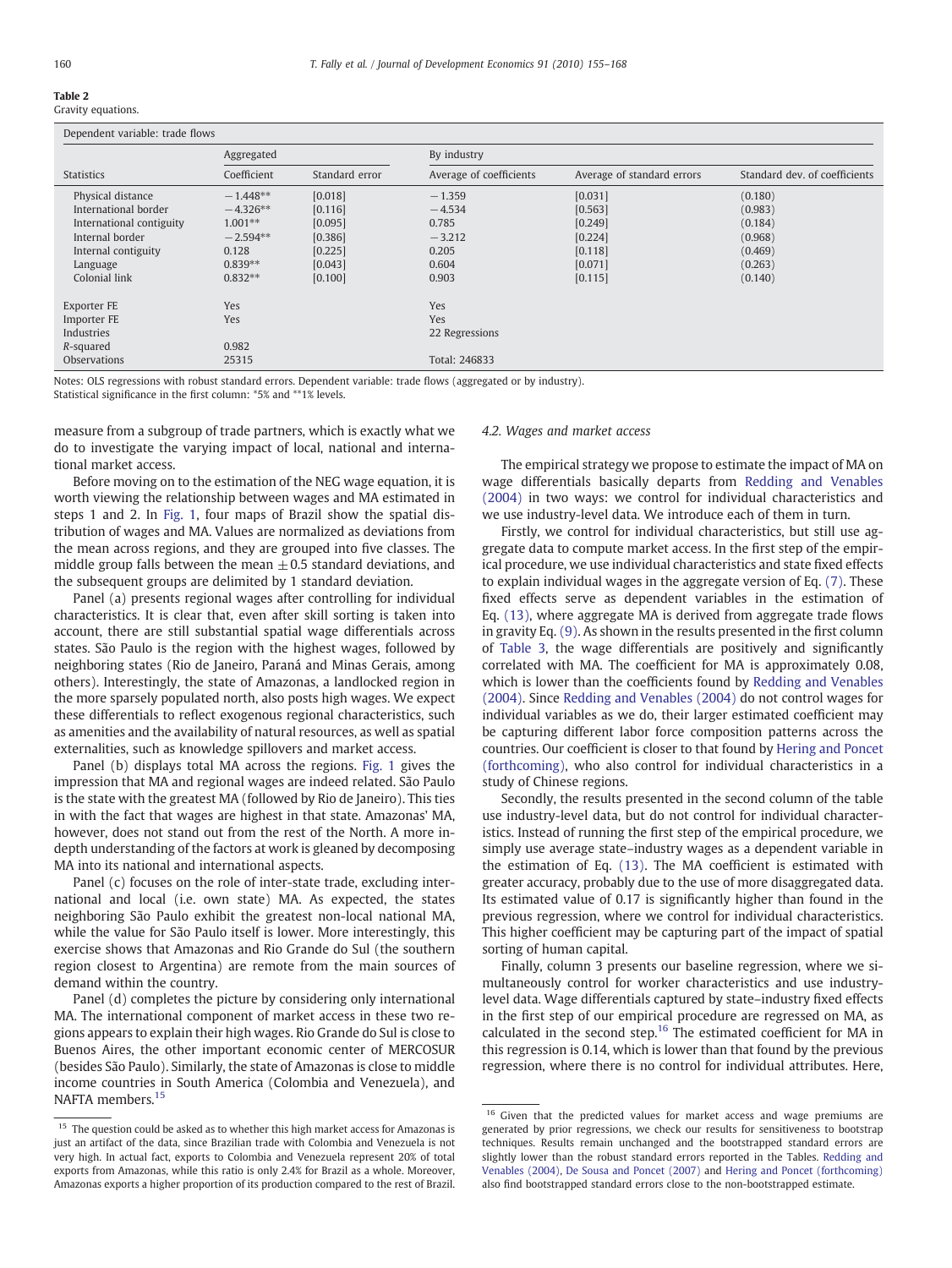<span id="page-6-0"></span>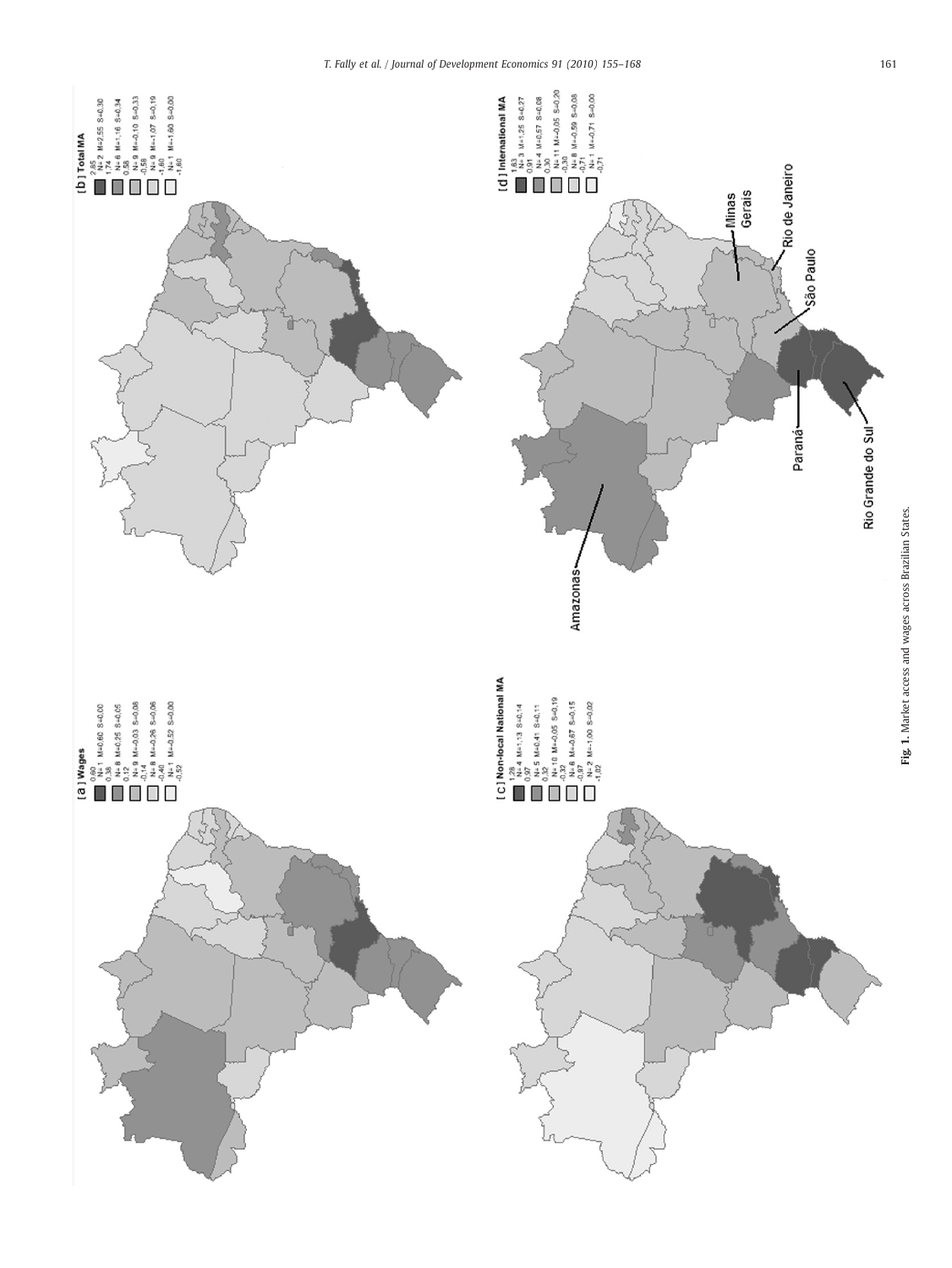#### <span id="page-7-0"></span>Table 3

Response of wage premium to market access.

| Dependent variable: wage premium   |                      |                      |                      |                             |                      |                      |
|------------------------------------|----------------------|----------------------|----------------------|-----------------------------|----------------------|----------------------|
|                                    | (1)                  | $\left( 2\right)$    | (3)                  | (4)                         | (5)                  | (6)                  |
| Measure of MA                      | <b>Total MA</b>      | Total                | <b>Total MA</b>      | Components of market access |                      |                      |
|                                    | (aggregate)          | <b>MA</b>            | (baseline)           | Non-local                   | National             | International        |
| Market access                      | $0.079**$<br>[0.026] | $0.168**$<br>[0.013] | $0.140**$<br>[0.012] | $0.185**$<br>[0.022]        | $0.162**$<br>[0.021] | $0.228**$<br>[0.018] |
| Controlling for skills in 1st step | Yes                  | N <sub>o</sub>       | Yes                  | Yes                         | Yes                  | Yes                  |
| By industry                        | N <sub>o</sub>       | Yes                  | Yes                  | Yes                         | Yes                  | Yes                  |
| Industry FE                        | N <sub>o</sub>       | Yes                  | Yes                  | Yes                         | Yes                  | Yes                  |
| R-squared                          | 0.275                | 0.432                | 0.350                | 0.255                       | 0.248                | 0.294                |
| <b>Observations</b>                | 27                   | 540                  | 540                  | 540                         | 540                  | 540                  |

Notes: OLS regressions with standard errors robust to heteroskedasticity and industry fixed effects (except column 1).

Dependent variable: wage premium (see [Section 2.2,](#page-2-0) fixed effects from the regression of individual wages on individual characteristics).

Regressor: market access (see [Section 2.2,](#page-2-0) calculated from a gravity equation on intranational and international trade flows); "non-local": excluding own state; "national": excluding foreign and local markets; "international": foreign countries with a common frontier with Brazil.

Statistical significance: \*\*at 1% level.

again, the difference may be explained by spatial sorting of human capital.

Despite being higher than the coefficient estimated in column (1), the MA coefficient in our baseline regression is still lower than that estimated by [Redding and Venables \(2004\).](#page-13-0) It is closer to the MA coefficient found for European regions by [Head and Mayer \(2006\),](#page-13-0) who also control for education.

In this baseline regression, the MA and industry dummies explain 35% of wage disparities across regions and industries. The use of industry dummies alone, without MA, explains only 17.5% of the wage differentials (regression not reported): The explanatory power of the regression increases substantially with the inclusion of MA.

We use separate measures of MA to analyze the different impacts of local, national and international MA. When we drop local market access and consider solely access to other Brazilian states and other countries (results in column 4), we still find a large and significant coefficient. In fact, the coefficient is even higher than the one in the third column, which also includes local market access, but the difference is not statistically significant.

Columns 5 and 6 present the results when considering only national market access (excluding local access) and only international market access, respectively. It is worth noting that international market access alone yields the highest impact on wages and its coefficient is estimated with the smallest standard errors compared to the other market access subgroups. The R-squared of the regression on international market access is also higher when compared to the other subgroups, although it is still lower than total market access (column 3).

This interesting result may be explained by the trade liberalization that took place in the early 1990s. Trade barriers were lowered in the first half of the decade, and the impacts of this may have differed across the country precisely due to the differences in international MA among the regions. On this basis, the impact of trade liberalization should be greater in regions with greater international MA. In a study of Mexican trade liberalization, [Chiquiar \(2008\)](#page-13-0) shows that, following the second stage of trade liberalization, "regions with a larger exposure to international markets exhibited a relative increase in wage level". We may be capturing a similar pattern for Brazil.

#### 4.3. Market access and supplier access

So far, we have studied the impact of MA on wages. As discussed in [Section 2.1,](#page-1-0) MA captures how close a firm in a given region is to consumers, whereas SA establishes proximity to suppliers of intermediate goods. While MA has a positive impact on wages due to the effect of demand, SA's impact on wages is associated with lower costs and higher productivity.

A common problem with MA and SA measures is that they tend to be closely correlated. To address this issue, [Redding and Venables](#page-13-0) [\(2004\)](#page-13-0) include additional assumptions on the link between MA and SA. In our procedure, however, this problem is mitigated and there is no need for further restrictions. By calculating MA and SA for each industry, as we do, market and supplier access are less likely to be correlated. Take for instance, the Rubber and Plastic industry, whose output is consumed by consumers at large, while a large fraction of its inputs come from the Chemical industry. Firms in the Rubber and Plastic industry have high supplier access in Bahia, where the Chemical industry is concentrated, while their MA level is high in São Paulo and Rio de Janeiro. In practice, we find a high partial correlation between MA and SA across regions (0.76), although lower than the correlation reported by Redding and Venables (0.88). Still, the correlation appears to be low enough to allow for the inclusion of both variables in a single regression, without any multicolinearity problems.

We apply the same three-step procedure adopted for the MA regressions. In the first step we regress wages on individual characteristics and on state–industry dummies. Secondly, we compute the SA measure using Eq. (11), as described in [Section 2.2](#page-2-0). Lastly, we use SA as an explanatory variable of the state–industry wage disparities estimated in the first step. The results are presented in [Table 4.](#page-8-0)<sup>17</sup>

The first column of [Table 4](#page-8-0) is equivalent to the baseline regression for MA in the third column of Table 3, but using SA instead of MA as the explanatory variable. It is interesting to note that the estimated coefficient for SA has the same value as that found for MA. We obtain a similar coefficient based solely on non-local SA, as shown in the second column. This could be a sign that our MA and SA measures are actually correlated, so that both variables are capturing the same effect.

In order to investigate whether these two measures affect regional wages independently, we include both simultaneously as explanatory variables of wage differentials. The results presented in the third column show that both variables have a positive and significant impact on wages, with a higher coefficient for MA. Furthermore, beta estimates of 0.242 for SA and 0.467 for MA suggest that MA plays a greater role than SA in explaining wage differentials across states and industries in Brazil. The regression presented in the fourth column looks at non-local MA and SA. In this case, only MA has a positive and significant coefficient. Note the high standard deviations, indicating that colinearity problems may be greater for non-local market and supplier access than local MA and SA.

One concern with the SA measure is that it may be correlated with its own industry characteristics, such as productivity. To account for

 $^{17}\,$  Since we need exporter fixed effects for industry inputs, we cannot compute SA for industries using non-industrial inputs. Therefore, the regressions in [Table 4](#page-8-0) exclude Food and Beverages, Tobacco, Wood and Fuel Refining.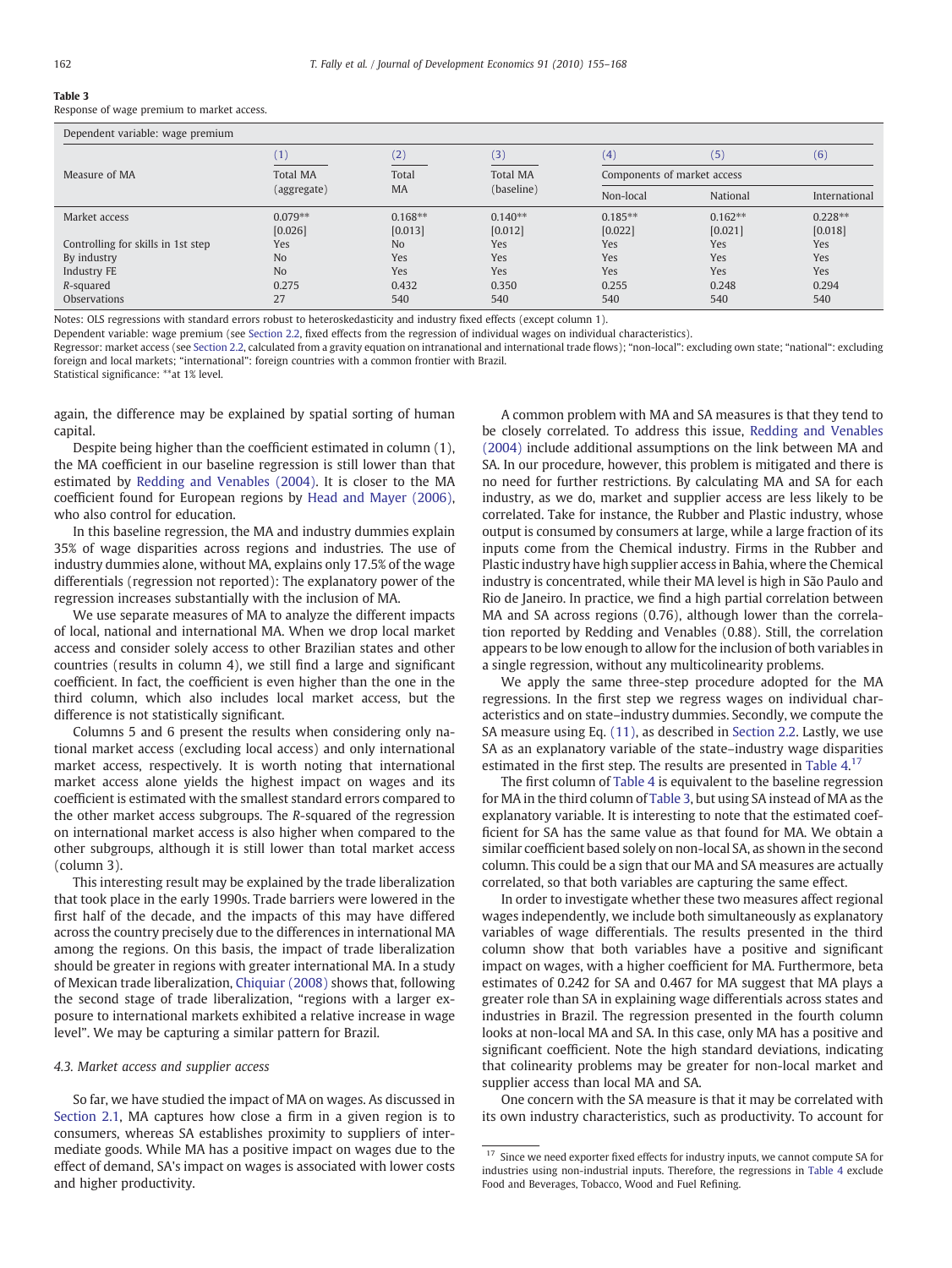<span id="page-8-0"></span>Table 4

Market access and supplier access.

| Dependent variable: wage premium                                          |                            |                            |                                          |                            |                            |
|---------------------------------------------------------------------------|----------------------------|----------------------------|------------------------------------------|----------------------------|----------------------------|
|                                                                           | (1)                        | (2)                        | (3)                                      | (4)                        | (5)                        |
| Supplier access                                                           | $0.140**$<br>[0.010]       |                            | $0.066**$<br>[0.017]                     |                            |                            |
| Non-local SA                                                              |                            | $0.193**$<br>[0.023]       |                                          | $-0.019$<br>[0.078]        |                            |
| SA (excl. own ind)                                                        |                            |                            |                                          |                            | $0.040*$<br>[0.017]        |
| Market access                                                             |                            |                            | $0.108**$<br>[0.021]                     |                            | $0.135**$<br>[0.019]       |
| Non-local MA                                                              |                            |                            |                                          | $0.238**$<br>[0.079]       |                            |
| <b>Industry FE</b><br>Controlling for skills<br>R-squared<br>Observations | Yes<br>Yes<br>0.347<br>441 | Yes<br>Yes<br>0.222<br>441 | <b>Yes</b><br><b>Yes</b><br>0.384<br>441 | Yes<br>Yes<br>0.241<br>441 | Yes<br>Yes<br>0.382<br>441 |

Notes: OLS regressions with robust standard errors and industry fixed effects. Regressors: supplier and market access (see [Section 2.2](#page-2-0), calculated from a gravity equation on intranational and international trade flows); "non-local": excluding own state; "excl. own ind": supplier access excluding own industry in the input–output matrix. Statistical significance: \*5% and \*\*1% levels.

this possibility, we compute an SA measure that excludes its own industry, that is, we set to zero the input–output matrix coefficient for own industry and normalize the other coefficients so as to obtain a sum equal to one. When this proxy is used in the place of SA (results in the fifth column), we still find positive and significant coefficients for SA and MA. Moreover, the difference between them is larger compared to the results in the third column, using the original SA measure.<sup>18</sup>

#### 5. Robustness checks

#### 5.1. Instruments for market access

There may be some concern about the endogeneity of market access. Wages might positively affect individual demand for goods, thus increasing the index of market access. Similarly, a productivity shock in a region would affect both wages and the market access index if productivity were also to affect demand for goods. Such biases are mitigated by the consideration of "non-local" market access constructed by excluding own-market demand, as already done in column (4) of [Table 3](#page-7-0). In this section, we instrument the MA index using geographical and demographic variables that should have an impact on market access but not directly affect the wage differentials across regions.

We propose two alternative instruments.<sup>19</sup> Firstly, we consider "Harris Market Potential" (HMP, sum of other regions' GDP divided by distance) constructed using GDP by states in 1939:

$$
HMP_r = \sum_{s} GDP_s / Dist_{rs}
$$
 (14)

This variable was first used in empirical studies of new economic geography literature by [Hanson \(2005\)](#page-13-0), in his working paper version of 1998. Using 1939's HMP as an instrument relies on the assumption that wages in 1939 are only indirectly related to current wages (which is a reasonable assumption given technological innovation). As shown in the first row of Table  $5<sub>1</sub><sup>20</sup>$  this instrument yields a significant and strong coefficient for MA, which is nevertheless smaller than in the baseline OLS specification. We also consider a second instrument, which uses population size (in 1940) instead of GDP in Eq. (14). It

We also instrument market access by average registration dates of municipalities in the region<sup>21</sup> (second row of [Table 5](#page-9-0)), and we still obtain a similar coefficient for MA. If we use both HMP and the average registration date as instruments to test for over-identification, the Hansen J-test cannot be rejected (as the P-value equals 0.229) and the coefficient remains unchanged.

provides similar results to HMP (result not reported here).

#### 5.2. Differences across skills

One of the underlying assumptions of our methodology is that returns to education are constant across states, that is, they are independent of MA. This assumption allows us to control for education in the first step, independently of the final-step regression. Theoretical papers have shown however, that MA may affect the skill premium and returns to education (see, for example, [Redding and Schott, 2003](#page-13-0)): skilled workers are more mobile, but the concentration of activity may increase the productivity of skilled workers either via increasing returns to scale or via pervasive input–output linkages in skill-intensive sectors. The results in the first two columns of [Table 6,](#page-9-0) however, indicate that this link is not relevant in the Brazilian case: the observed correlation between wages and MA does not appear to vary significantly across educational levels.

In column (1), where the wage premium is constructed from data on skilled workers only (workers who completed high school or beyond), the coefficient for MA is higher but not statistically different from the coefficient in the third column in [Table 3](#page-7-0) (same specification for all workers). In column (2), the wage premium is constructed using data on unskilled workers only (workers who have not completed high school), and the coefficient obtained for MA is close to the baseline regression in [Table 3](#page-7-0). Hence, market access appears to have a stronger impact on skilled workers' wages, but the difference is not significant.<sup>22</sup> In other words, returns to education are not strongly correlated with market access, which validates our methodology in the first step.

When we consider international MA only, we obtain different and very interesting results. The coefficient for international MA on wage differences across state–industry is significantly higher among unskilled than skilled workers (results in columns 3 and 4 of [Table 6\)](#page-9-0). This result means that higher international MA raises the wages of unskilled workers relatively more. Given that our study corresponds to a period of just a few years after a massive trade liberalization program, this result could actually be a sign that the Stolper–Samuelson mechanism is at work. This mechanism posits that trade liberalization in Brazil, a country where unskilled labor is relatively abundant, $^{23}$  increases relative returns to this factor of production. When viewed through the prism of economic geography, such an impact would not be homogeneous across the country: it would be greater in regions with higher international MA. This interpretation is in line with the findings of [Gonzaga et al. \(2006\),](#page-13-0) who present evidence for Brazil of relative wage changes compatible with Stolper–Samuelson predictions.

<sup>&</sup>lt;sup>18</sup> We also use this measure as an instrument for SA and find similar results. The coefficients for MA and SA are 0.124 and 0.049 respectively. MA is significant at 1%, while SA is significant at 5%.

<sup>&</sup>lt;sup>19</sup> We also tried the distance to the main economic centers as instruments, as proposed by [Redding and Venables \(2004\)](#page-13-0). In particular, we estimated regressions using the distance to São Paulo and the distance to Buenos Aires as instruments of national and international MA, respectively. Although the coefficients for MA in the wage equations support our findings (0.20 for national MA and 0.32 for international MA, both highly significant), we share the concerns raised by [Head and Mayer \(2006\)](#page-13-0) that economic centers may be endogenous themselves. More specifically, the distance to São Paulo may capture effects that are not related to MA, such as the proximity to firm headquarters, and therefore managerial power, which may have a positive impact on wages. Regressions are available on request and in a previous working paper ([Fally](#page-13-0) [et al., 2008](#page-13-0)).

Appendix A2 presents the first-stage regressions behind Table 5.

<sup>&</sup>lt;sup>21</sup> We thank an anonymous referee for suggesting this instrument.

Alternatively, we also directly regress the skill premium on MA (results not reported). The coefficient has the expected sign, but it is not significant.

 $23$  Muriel and Terra [\(2009\)](#page-13-0) present evidence that Brazil is relatively abundant in unskilled labor.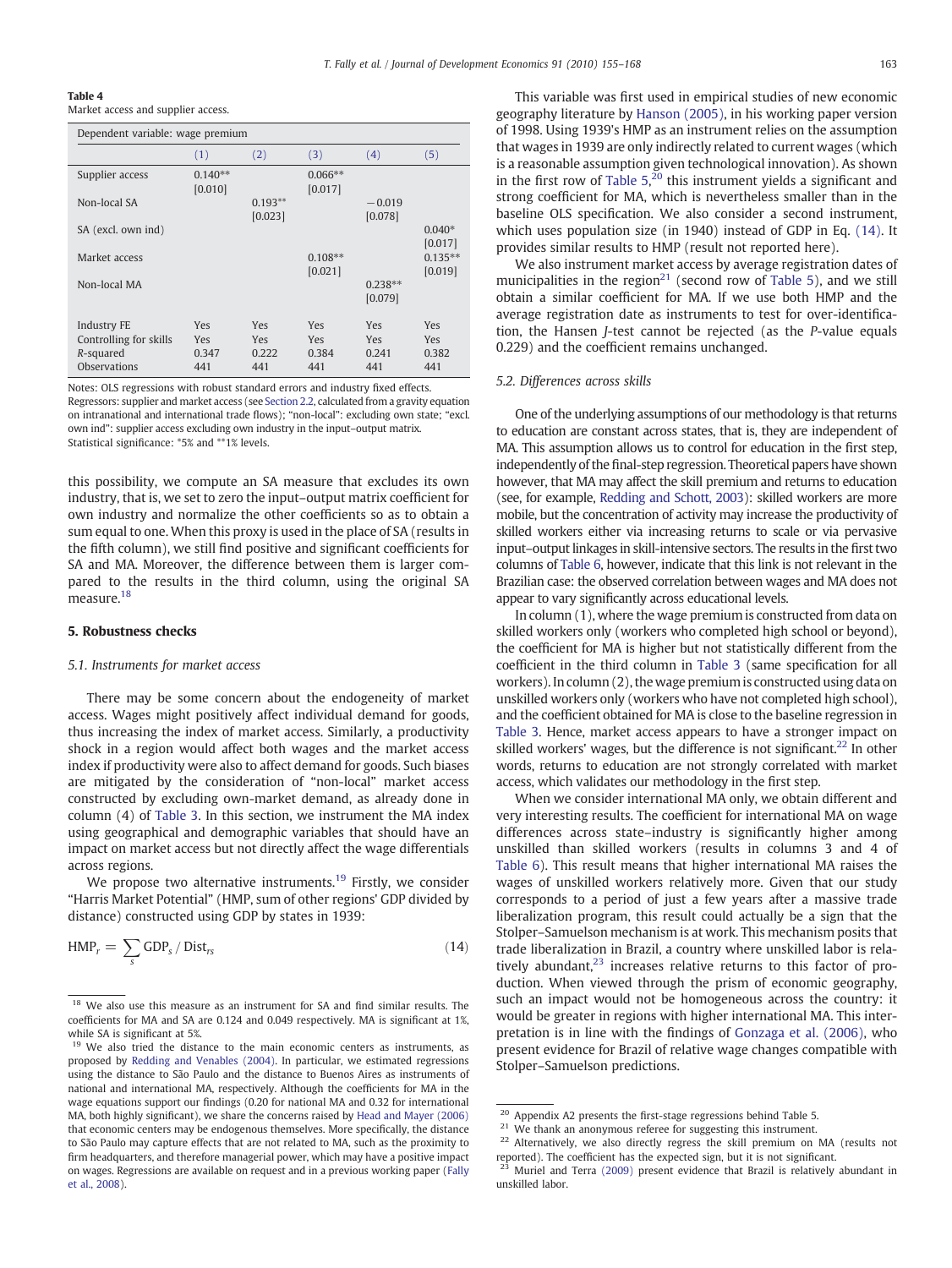# <span id="page-9-0"></span>Table 5

| -------                                                  |  |
|----------------------------------------------------------|--|
| Response of wage premium to market access, instrumented. |  |

| Market access variable:                                     | Estimated<br>coefficient | Robust<br>std. error | Hansen<br>-test | Number of<br>observations |
|-------------------------------------------------------------|--------------------------|----------------------|-----------------|---------------------------|
| MA, instrumented by HMP in 0.145 <sup>**</sup><br>1939      |                          | 0.015                |                 | 540                       |
| MA, instrumented by av. date $0.119**$<br>of registration   |                          | 0.024                |                 | 540                       |
| MA, instrumented by HMP and 0.144**<br>date of registration |                          | 0.014                | 0.229           | 540                       |

Notes: 2SLS regressions with standard errors robust to heteroskedasticity and industry fixed effects.

Wage premium regressed on market access. Instruments: HMP: Harris Market Potential=sum(GDP/distance) in 1939; average date of registration of municipalities within the state.

Statistical significance: \*\*at 1% level.

#### 5.3. Controlling for additional covariates across states

Endowments are unequally distributed across Brazilian states and play an important role in explaining wage differentials. In addition, endowments may be correlated with market access, thus biasing our coefficient. Notice that in [Section 4.3,](#page-7-0) the correlation between wages and MA was not affected when we restricted our analysis to sectors that do not depend on natural resources (see footnote 17). We now perform another robustness check in which we directly control for endowments. In [Table 7](#page-10-0), column (1), we control for minerals, harvested land area, access to the sea and dummies for macro regions. $^{24}$  As expected, wages are positively correlated with the presence of natural resources: the coefficient for harvested land is positive and significant; minerals (share of total national extraction) have a positive and significant coefficient; access to the sea (excluding landlocked areas) has a positive albeit not strongly significant effect on wages. Among the macro-region dummy variables, only the north-east is significant at the 1% level: its value is −0.22 (with an estimated standard error of 0.06). This may be partially explained by its harsh climate (e.g. frequent droughts). In spite of the inclusion of these controls, the coefficient for MA remains large and significant.25

Brazilian states also exhibit marked differences in tax rates. Successive governments have adopted fiscal incentives to promote industrial development in lagging regions, with varying degrees of effectiveness. If tax rates are positively or negatively correlated with market access, omitting this control might bias our results. We should also note that Manaus, the capital of the state of Amazonas, is a Free Trade Zone. Thus, we check the sensitiveness of our results to the inclusion of a dummy for the state of Amazonas. Finally, as both market access and wage premium are highest for São Paulo, a reasonable concern is whether wages are high in São Paulo for reasons unrelated to MA. As a robustness check, we estimate the response of wages to MA including a dummy for São Paulo to isolate potential measurement errors or an outlier effect. In column (2) of [Table 7,](#page-10-0) we regress the wage premium on market access, tax rates estimated at firm-level data (sum of taxes paid by each firm divided by total sales), and dummies for Amazonas and São Paulo. We obtain significant coefficients for all controls, and the coefficient for market access is not affected.<sup>26</sup>

#### Table 6

Wage premium to market access — skilled versus unskilled workers.

| Dependent variable: wage premium                |                      |                      |                      |                               |  |
|-------------------------------------------------|----------------------|----------------------|----------------------|-------------------------------|--|
| Workers:                                        | (1)<br>Skilled       | (2)<br>Unskilled     | (3)<br>Skilled       | $\left(4\right)$<br>Unskilled |  |
| Market access                                   | $0.160**$<br>[0.014] | $0.134**$<br>[0.011] |                      |                               |  |
| International MA                                |                      |                      | $0.196**$<br>[0.023] | $0.229**$<br>[0.017]          |  |
| Industry FE<br>R-squared<br><b>Observations</b> | Yes<br>0.373<br>504  | Yes<br>0.387<br>532  | Yes<br>0.278<br>504  | Yes<br>0.344<br>532           |  |

Notes: OLS regressions with standard errors robust to heteroskedasticity and industry fixed effects.

Skilled workers: educational level higher than high school.

Statistical significance: \*\*at 1% level.

#### 5.4. Controlling for productivity and technology

Recent models on international trade and the selection of firms show that access to foreign markets may have a positive impact on average firm productivity, which in turn has a positive impact on wages ([Melitz, 2003, and Melitz and Ottaviano, 2008](#page-13-0)). [Baldwin and](#page-13-0) [Okubo \(2006\)](#page-13-0) describe in a model how MA may impact on productivity across regions. It is thus possible that the impact of MA on wage differentials is due to its impact on productivity, rather than the NEG labor demand channel.

Hence in the same way as we control for laborers' individual characteristics, we can also control for productivity when estimating wage differentials in the first step. Our dataset allows for this control since we are able to match the data on workers with the data on firms with more than 30 employees. In particular, these firm-level data provide information on labor, wages, investment, capital, materials and energy.<sup>27</sup> We measure total factor productivity using a cost-share approach (see [Foster et al., 2008, and Syverson, 2004,](#page-13-0) for similar measures of productivity using US data). Details are provided in [Appendix A3](#page-12-0). In short, productivity is measured by the logarithm of total sales at firm level, minus the log of labor, capital, energy and materials with respective coefficients given by the share of each input in total costs. In addition to its simplicity, this methodology is extremely robust to measurement errors and misspecifications compared to alternative methods ([Van Biesebroeck, 2007](#page-13-0)). Moreover, using alternative measures of productivity yields similar results (see [Appendix A3\)](#page-12-0).

A major concern is that productivity is measured on the basis of revenue and expenditure on inputs (except for labor), since we do not have data on quantities and prices. Our productivity measure may be capturing mark-ups, which vary endogenously across regions depending on market access and competition. Thus, we use data on patents in order to control for technology in a way that is not affected by price levels. The data made available by INPI (Instituto Nacional da Propriedade Industrial) list all patents recorded in the 1990s. Our first variable is a dummy for innovative firms, which equals one when there is at least one patent recorded for a given firm. The second variable is the number of patents, in log.<sup>28</sup>

[Table 8](#page-10-0) presents the results of the impact of MA on state–industry wage differentials, controlling for productivity and patents. The first column of [Table 8](#page-10-0) is equivalent to the baseline regression in the third column of [Table 3,](#page-7-0) but using a version of the wage regression in the first step  $(Eq, (7))$  that also controls for firm productivity. The wage

 $24$  The Brazilian states are grouped into five macro-regions based on geographical characteristics. They are: north, north-east, south-east, south and center-west. Our reference category is the south-east.

<sup>&</sup>lt;sup>25</sup> As climate and land seem to have the strongest impact among the different types of endowments, we perform further robustness checks using more detailed data. This analysis is discussed in Section 5.5 as these variables are available by municipality.

<sup>&</sup>lt;sup>26</sup> The coefficient for MA remains unchanged in similar robustness checks on international MA. In [Fally et al. \(2008\),](#page-13-0) we also control for the cost of starting a business in 13 states, using data from the World Bank (Doing Business in Brazil).

 $27$  Productivity is measured at firm level. We assume that productivity is related to firm characteristics, which should be similar across establishments within the same business unit.

 $28$  The number of patents is discounted at a 15% yearly rate, but results are not sensitive to moderate changes in the discount rate. This variable is normalized to zero for non-innovative firms.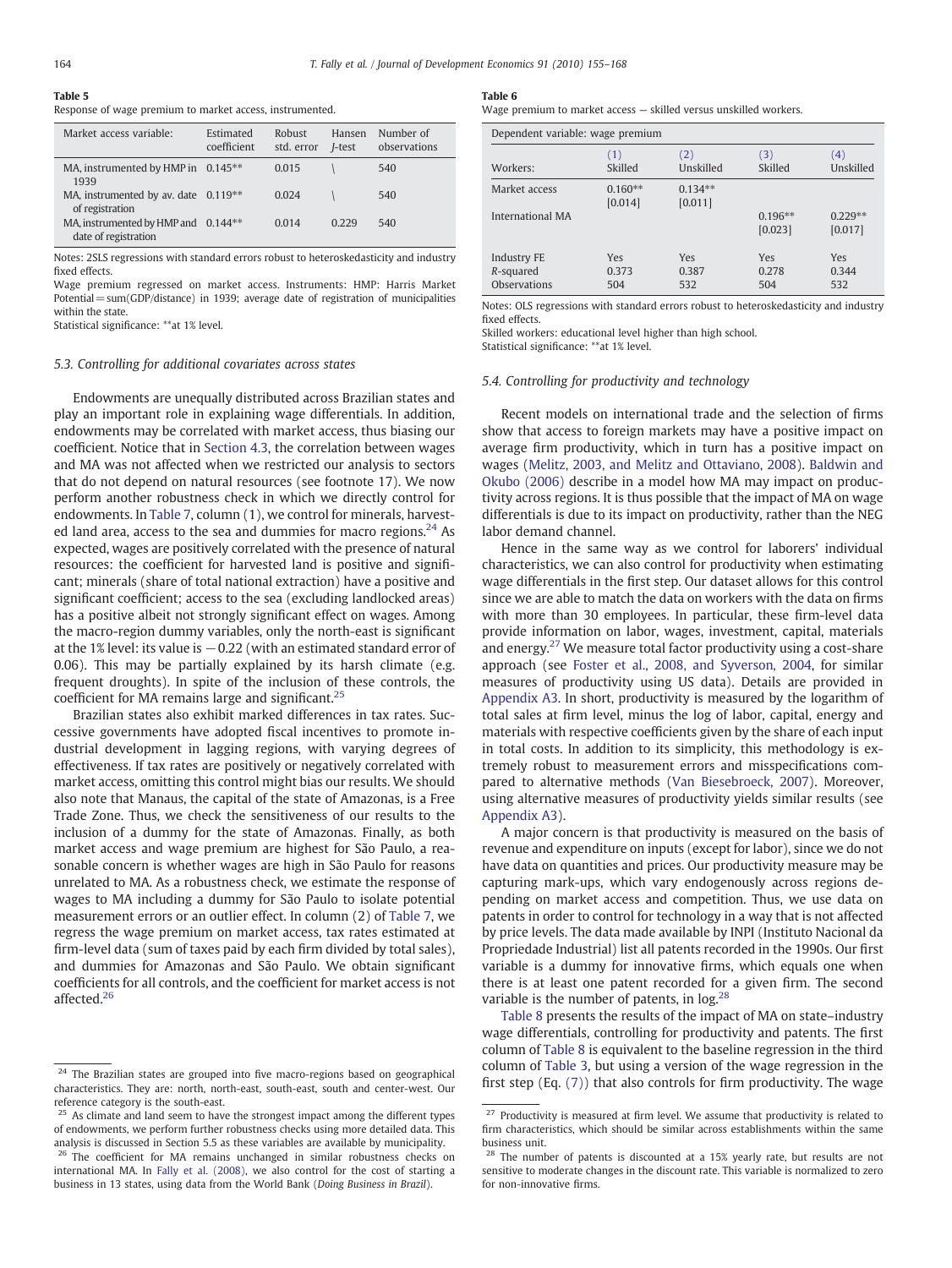#### <span id="page-10-0"></span>Table 7

Additional controls.

| Dependent variable: wage premium |            |                |
|----------------------------------|------------|----------------|
|                                  | (1)        | (2)            |
| Market access                    | $0.116***$ | $0.138**$      |
|                                  | [0.016]    | [0.013]        |
| Harvested land                   | $0.027*$   |                |
|                                  | [0.011]    |                |
| <b>Minerals</b>                  | $0.028*$   |                |
|                                  | [0.012]    |                |
| Landlocked                       | $-0.039$   |                |
|                                  | [0.055]    |                |
| <b>Taxes</b>                     |            | $-0.234**$     |
|                                  |            | [0.038]        |
| Amazonas dummy                   |            | $0.446**$      |
|                                  |            | [0.048]        |
| São Paulo dummy                  |            | $0.219**$      |
|                                  |            | [0.043]        |
| <b>Industry FE</b>               | Yes        | Yes            |
| Macro-region FE                  | Yes        | N <sub>o</sub> |
| Controlling for skills           | Yes        | Yes            |
| R-squared                        | 0.875      | 0.432          |
| <b>Observations</b>              | 540        | 540            |
|                                  |            |                |

Notes: OLS regressions with robust standard errors and industry fixed effects.

Controls: minerals: regional share of mineral production (source: Anuario Mineral Brasileiro 1999); harvested land area in 1999 (source: Agricultural Census); taxes: average taxes/sales ratio of industrial firms in the state. Statistical significance: \* 5%; \*\*1% levels.

premium corrected for productivity is still highly correlated with MA, although the coefficient is slightly lower: 0.11 instead of 0.14. The same comparison is true for the regressions comprising solely national and solely international MA (in columns 2 and 3, respectively). When we control for productivity in the first step, the MA coefficient decreases in the third step. Additionally, the R-squared of the regressions controlling for firm productivity is higher than in the regressions without such a control.

Note that, in the first step, we find a positive and significant elasticity of wages to productivity, close to 0.3, as shown in the second part of Table 8. Rather than controlling for productivity in the first step, we can control for it directly in the third step taking industrial and regional averages. The estimated effect of MA remains similar (results not reported).

The first-stage regression in the fourth column of Table 8 shows that wages are strongly correlated with both variables on patents. Since the use of patents (access to technology) may also be correlated with market access, controlling for patents affects the market access coefficient. The impact, however, is small: the coefficient of MA in the regression in the fourth column of Table 8 is not all that different from that in the third column of [Table 3.](#page-7-0) We find the same result if we use aggregate data on patents across states and industries.

#### 5.5. Per municipality: local amenities and spillovers

The results found so far are consistent with the NEG explanation for regional wage disparities. However, other explanations could well fit in with these results too. More specifically, our MA measure could be also capturing short-distance interactions as modeled by the urban economics literature. If that were the case, the relation between wages and MA found in this paper would actually reflect urban economics explanations of wage disparities, rather than the explanations proposed by NEG. In addition, natural endowments and local attractiveness could well play a role in explaining wage premiums across regions, and we should check whether our results still hold after controlling for these features.

We use our dataset on individual workers to refine our analysis at municipal level, which is the smallest administrative unit in Brazil

#### Table 8

Controlling for productivity and technology.

| Dependent variable: wage premium |                               |                      |                               |  |
|----------------------------------|-------------------------------|----------------------|-------------------------------|--|
| (1)                              | (2)                           | (3)                  | (4)                           |  |
| $0.112**$<br>[0.011]             |                               |                      | $0.126**$<br>[0.010]          |  |
|                                  | $0.134**$<br>[0.018]          |                      |                               |  |
|                                  |                               | $0.201**$<br>[0.017] |                               |  |
| 0.403                            | 0.328                         | 0.388                | 0.343                         |  |
| 466                              | 466                           | 466                  | 534                           |  |
|                                  | col. $(1)-(3)$<br>$0.297**$   |                      | col. (4)                      |  |
|                                  |                               |                      | $0.259**$<br>[0.002]          |  |
|                                  |                               |                      | $0.044**$<br>[0.001]          |  |
|                                  | Yes<br>Yes<br>0.899<br>499144 |                      | Yes<br>Yes<br>0.886<br>499878 |  |
|                                  |                               | [0.002]              |                               |  |

Notes: OLS regressions with robust standard errors and industry fixed effects. See [Appendix A3](#page-12-0) for the measure of productivity.

Statistical significance: \*5% and \*\*1% levels.

(firm location is given by municipality). Honing in this way means that we can control for additional variables relating to these alternative explanations.

Firstly, we estimate wage premiums across municipalities by running a first-step regression of wages on individual characteristics (education and age for males between 25 and 65 years old). The corrected wage premium is obtained by taking the mean of the residual for each municipality.29

In order to estimate MA per municipality, we would need to regress the gravity equations of the trade flows between them, as specified in Eq. (9). Since we do not have these data, we use aggregate trade flows across states to estimate the importer fixed effects per state, and the coefficients for distance, language, colonial link, border effects (internal and international) and international contiguity.30 Our estimation of trade costs takes in the coefficients estimated in the gravity equation and the physical distance between municipalities. If we further assume that price levels are relatively similar within states, we can construct pseudo-importer fixed effects per municipality by multiplying state importer fixed effects by the industrial GDP share of the municipality in the state. Formally, market access per municipality is computed as follows: $31$ 

$$
\hat{M}A_r = \sum_{s} \left[ \left( \frac{\text{GDP}_s}{\text{GDP}_{S(s)}} \right) \left( \exp \text{FM}_{S(s)} \right) \prod_{k} \left( \exp \text{TC}_{k,rs} \right)^{\delta_k} \right] \tag{15}
$$

where s refers to the municipality or foreign country and  $S(s)$  stands for the state to which municipality s belongs in the first case or the foreign country itself in the latter.

 $29$  This simplified method saves us from having to estimate thousands of fixed effects by municipalities, which we would have had to do had we strictly followed the same methodology we used across states. This may lead to an underestimation of the correlation between wages and MA since we overestimate the effects of age and education. Nevertheless, the estimated coefficients for age and education are very close to the results obtained previously in [Table 1](#page-4-0).

 $30$  The estimated gravity equation is similar to the column (1) specification in [Table 2](#page-5-0), but excludes the "internal" contiguity variable which is insignificant and has no meaning at municipality level.

<sup>&</sup>lt;sup>31</sup> We exclude the municipality's internal demand from the calculation of MA. Excluding large cities from the regression does not affect the results.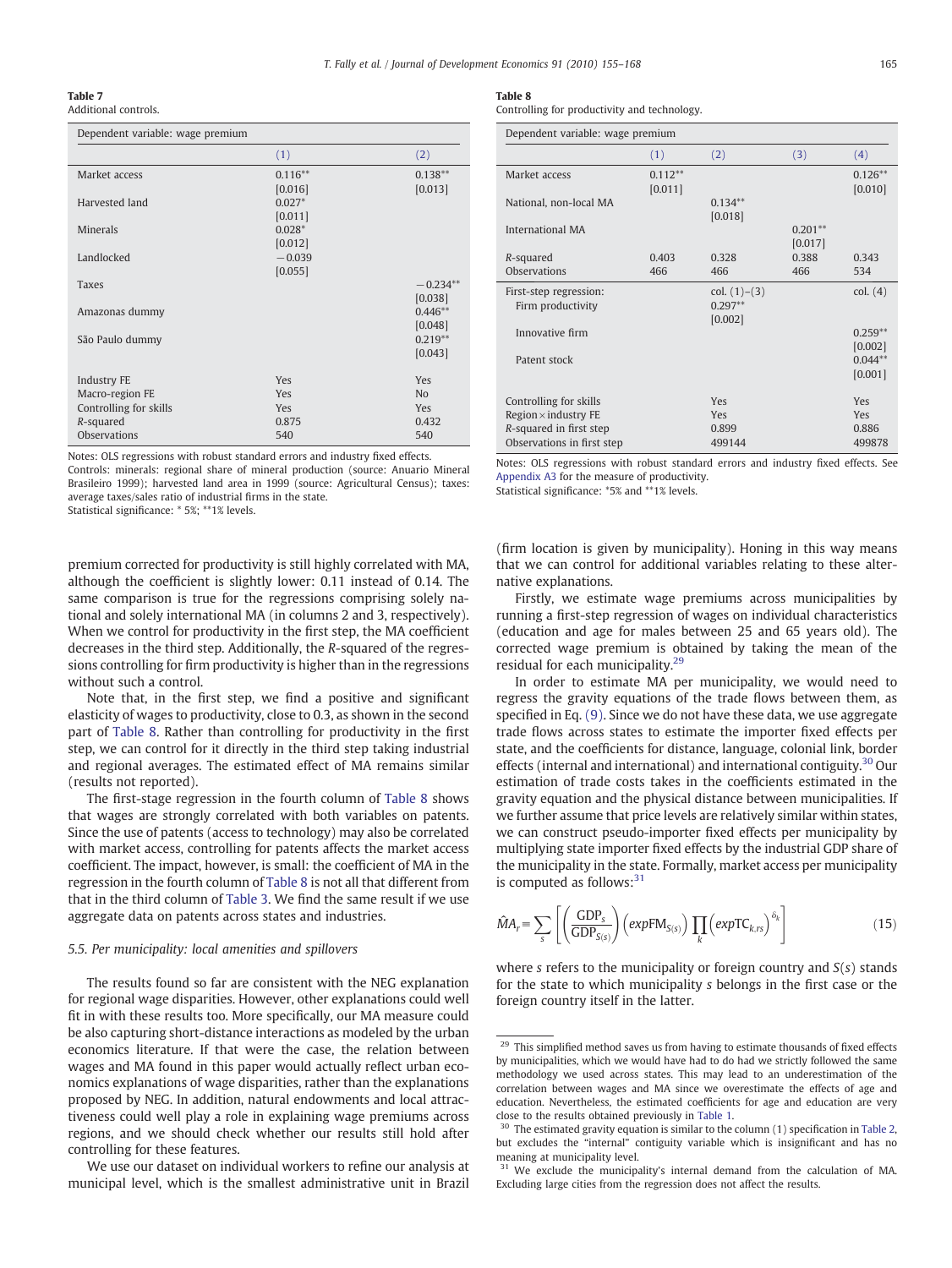<span id="page-11-0"></span>

| 166 | T. Fally et al. / Journal of Development Economics 91 (2010) 155-168 |  |
|-----|----------------------------------------------------------------------|--|
|-----|----------------------------------------------------------------------|--|

#### Table 9 By municipalities.

Dependent variable: wage premium by municipality  $(1)$   $(2)$   $(3)$   $(4)$   $(5)$   $(6)$ Market access 0.162⁎⁎ 0.086⁎⁎ 0.091⁎⁎ 0.107⁎⁎ 0.091⁎⁎ 0.095⁎⁎  $[0.016]$   $[0.013]$   $[0.012]$   $[0.012]$   $[0.010]$   $[0.011]$ Controls in final step State fixed effects Density New residents (%) Erosion type av. age, av. age<sup>2</sup> Soil type education Temperatures<br>
(% workers by level) example the Precipitation Precipitation (% workers by level) Land by type of agriculture Controlling for individual skills (1st step) No Yes Yes Yes Yes Yes Spatially corrected SE Yes Yes Yes Yes Yes Yes R-squared 0.242 0.109 0.301 0.151 0.170 0.255 Observations 3439 3439 3439 3439 3439 3439

Notes: OLS regressions with standard errors corrected for spatial dependence [\(Conley, 1999](#page-13-0)).

The proportion of new residents is from the Census 2000; endowments are from [Timmins \(2006\)](#page-13-0).

Statistical significance: \*\*1%.

Besides MA, other factors are likely to influence wages and their spatial correlation across municipalities, such as, in particular, the interactions between municipalities and spillovers. In order to correct for spatial autocorrelation, which induces underestimated standard errors via OLS, we employ the GMM methodology reported by [Conley](#page-13-0) [\(1999\).](#page-13-0) We specify a cut-off point for spatial interactions at 1.5° in latitude or longitude, i.e. 100 miles. This means that we disregard interactions between cities at distances of over 100 miles. Specifying other cut-off points does not increase the standard error. This approach is robust to misspecification of the degree of spatial correlation among geographical units and allows us to obtain robust standard errors for coefficients estimated through OLS.

Our results are reported in Table 9, where average wages by municipality are regressed on MA and controls. The correlation between wages and MA still holds for this more detailed spatial scale. The first column shows the results when wages are not controlled for skills in the first step, while the dependent variable in the second column is the wage premium corrected by worker skills. This last result is very close to the corresponding finding in the regressions by state, presented in the first column of [Table 3](#page-7-0) (using aggregate MA). It should also be noted that the standard error corrected for spatial autocorrelation is three times higher than that estimated using traditional OLS across municipalities, which confirms that OLS standard errors are underestimated. The corrected standard error is closer to that estimated in the regressions across states.

In the results presented in the third column, wages are regressed on MA plus state fixed effects in order to capture within-state variations. The estimated coefficient is similar to that obtained from the corresponding regression at state level [\(Table 3](#page-7-0), column 3). This is consistent with MA having a similar impact on wages at different geographical scales.

In order to investigate whether short-distance interactions are driving our results, that is, in an attempt to disentangle the urban economics and NEG explanations for the regional wage premium, we control for some of the variables used in the literature [\(Rosenthal and](#page-13-0) [Strange, 2004](#page-13-0)). Specifically, our controls are demographic density, the average age of workers and the proportion of workers at each level of educational attainment (our reference is level 5: complete primary education) (see [Acemoglu, 1996, and Combes et al., 2008\)](#page-13-0).

It is interesting to note that the coefficients for the highest levels of education in the final step are positive (not shown), even after controlling for this variable in the first step. This result suggests that education has an additional impact on average wages, besides the effect arising from its spatial composition of the labor force. A possible explanation could be the existence of positive externalities for workers with higher education. The resulting coefficient for MA in column (4) is slightly lower than in the first specification in column (1), but it remains significant. This result suggests that, while local interactions go some way to explaining local wages, the NEG approach also plays an important role.

We control for the attractiveness of each municipality in column (5). A variety of regional amenities may influence individual location decisions and may, ultimately, be reflected in compensating wage differentials. Since the role of amenities is not easy to assess and is a research topic in itself, we do not pretend to fully investigate it. In this article, we simply use recent migration as a (raw) indicator of revealed attractiveness in the wage regression. Our regression includes the proportion of new residents in the municipality.<sup>32</sup> The market access coefficient remains unchanged. We are aware that recent migration may also capture decisions driven by differences in market access itself. Nevertheless, it is not easy to disentangle these two effects. We refer to [Hering and Paillacar \(2008\)](#page-13-0) for a study on the relation of market access differentials and migration.

Lastly, we add a number of controls for local amenities and endowments (altitude, temperatures, rainfall, soil quality, and land by type of agriculture). The coefficient for MA remains large and significant, as shown in column (6).

#### 6. Concluding remarks

Migration within a country may well largely offset regional advantages derived from market and supplier access, in which case wage disparities would be the result of diversity in individual, industry and firm characteristics. Our results, however, indicate that labor mobility has not arbitraged away all cross-regional wages differences in Brazil. We find that market access and supplier access have a positive and significant impact on wages, even stronger than has been found for the European regions. Nevertheless, there are no restrictions on internal migration in Brazil, as opposed to, for instance, the case of China. In fact, migration levels in the country are even higher than in Europe. [Menezes-Filho and Muendler \(2007\)](#page-13-0) find evidence of large labor displacements out of import-competing industries due to Brazilian trade liberalization in the 1990s. This does not mean, though, that labor reallocation moved in the expected direction. $33$ 

 $^{32}\,$  The proportion of new residents refers to the proportion of males between 25 and 65 years old who have moved from another municipality within the past five years.

<sup>&</sup>lt;sup>33</sup> The detailed study on labor adjustment by [Menezes-Filho and Muendler \(2007\)](#page-13-0) is particularly striking: "Brazil's trade liberalization triggers worker displacements particularly from protected industries, as trade theory predicts and welcomes. But neither comparative-advantage industries nor exporters absorb trade-displaced workers for years" (p. 2).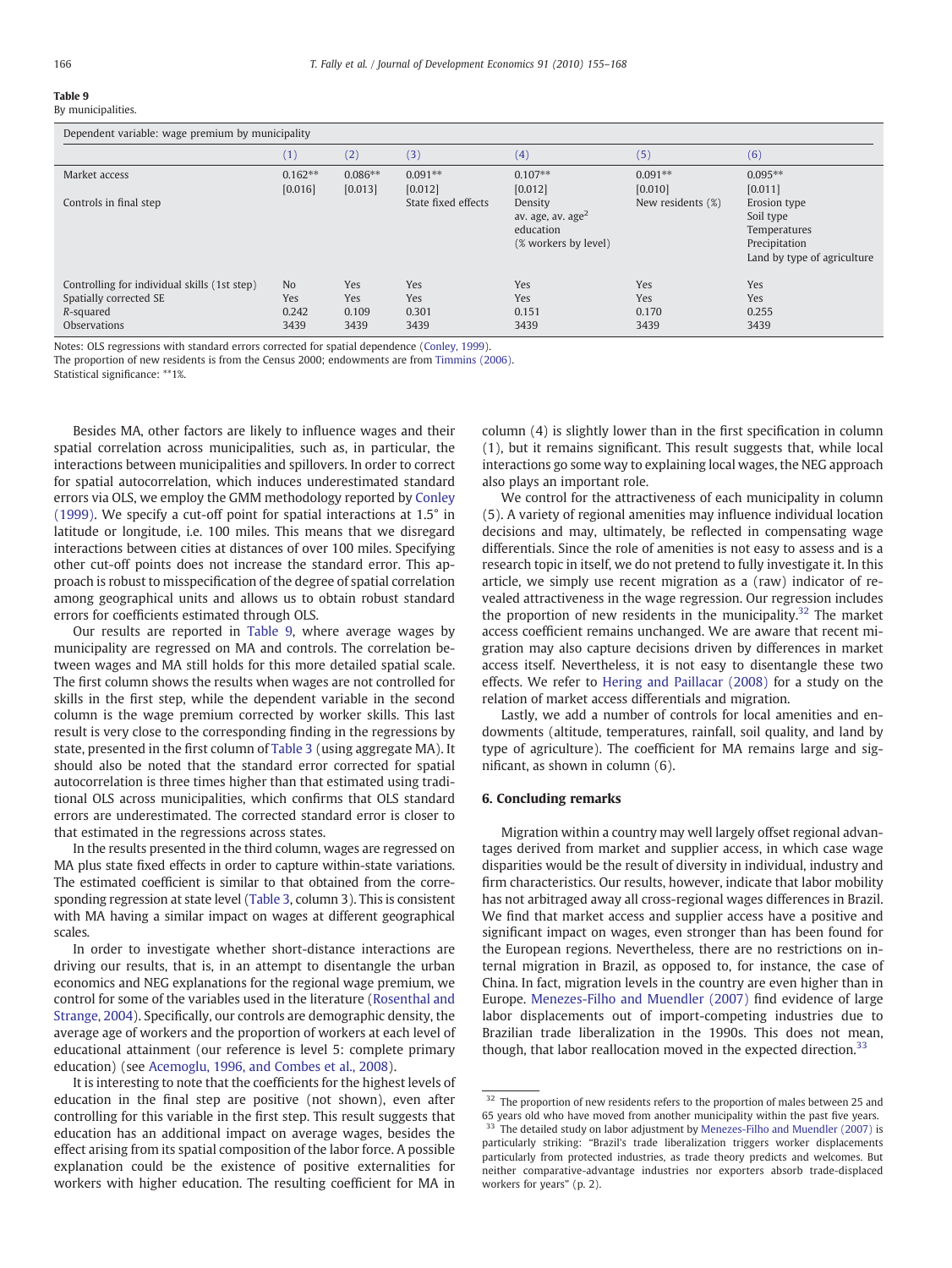<span id="page-12-0"></span>Although NEG models can be proposed for migration and spatial wage inequality (see [Hanson, 2005](#page-13-0)), a more complex phenomenon appears to be afoot, one that needs to take into account labor market frictions, migration dynamics (especially preferences and spatial variations in skill rewards), and the match between worker heterogeneity and firm heterogeneity. A step in that direction has been taken by [Hering and Paillacar \(2008\).](#page-13-0)

#### Acknowledgements

We thank Andrew Clark, Danilo Coelho, Pierre-Philippe Combes, Matthieu Crozet, Daniel Da Mata, João De Negri, William Foster, Gordon Hanson, Laura Hering, Miren Lafourcade, Carolina Lennon, Aguinaldo Maciente, Philippe Martin, Thierry Mayer, Sandra Poncet, Thierry Verdier, two anonymous referees and participants in the FAO Internal Seminar (Santiago), the CIDDES Seminar (Santiago), the XI SMYE Conference (Seville), RIEF Doctoral Meeting (Rennes), Sixth GEP Postgraduate Conference (Nottingham), the EEA Conference 2009 (Milan), the research seminar at the University of Cergy-Pontoise and the Workshop on Trade and Development at PSE (Paris) for their excellent suggestions and constructive discussions. We are grateful to Christopher Timmins for providing data on natural endowments and to IPEA for access to the RAIS and PIA datasets, without which this study would not have been possible.

#### Appendix A

#### A1. Data appendix

Education

Educational variables are nine dummies, one for each schooling level:

- Level 1: Illiterate
- Level 2: Primary School (incomplete)
- Level 3: Primary School (complete)
- Level 4: Middle School (incomplete)
- Level 5: Middle School (complete)
- Level 6: High School (incomplete)
- Level 7: High School (complete)
- Level 8: College (incomplete)
- Level 9: College (complete).

#### Table A1

Summary statistics of individual characteristics.

| Variable        | Mean   | Std. dev. |
|-----------------|--------|-----------|
| Log wage        | 1.508  | 0.852     |
| Age             | 36.38  | 8.639     |
| Age squared/100 | 13.98  | 6.927     |
| Educ. level 1   | 0.026  | 0.161     |
| Educ. level 2   | 0.098  | 0.297     |
| Educ. level 3   | 0.168  | 0.374     |
| Educ. level 4   | 0.203  | 0.402     |
| Educ. level 5   | 0.193  | 0.394     |
| Educ. level 6   | 0.076  | 0.264     |
| Educ. level 7   | 0.151  | 0.358     |
| Educ. level 8   | 0.027  | 0.162     |
| Educ. level 9   | 0.059  | 0.235     |
| N obs           | 798494 |           |

Notes: Summary statistics for the random sample; statistics for the full sample do not differ by more than 0.001.

#### A2. First-step regressions for the instrumental variable approach

Table A2 presents the first-step estimations of the 2SLS regressions in [Table 5](#page-9-0). The P-value for the test of excluded instruments is less than 0.01 for all regressions.

#### Table A2

First-stage regressions corresponding to [Table 5.](#page-9-0)

| Instruments for market access:      | Coefficient | Std. error | Observations |
|-------------------------------------|-------------|------------|--------------|
| HMP in 1939                         | $1.707**$   | 0.056      | 540          |
| Av. date of registration            | $-0.027**$  | 0.002      | 540          |
| HMP 1939 & av. date of registration | $1.616**$   | 0.064      |              |
|                                     | $-0.005**$  | 0.001      | 540          |

Notes: First-stage regressions for [Table 5,](#page-9-0) with industry fixed effects. Market access i nstrumented by: HMP: Harris Market Potential= sum(GDP/distance) in 1939; average date of registration of municipalities within the state. Statistical significance: \*\* at 1% level.

#### A3. Measurement of productivity

#### Data

Data by workers and firms are matched using the firm identification number (CNPJ). Labor corresponds to the yearly average number of workers in the firm. Capital stock is estimated using the perpetual inventory method with a discount rate of 15% (results are not sensitive to changes in discount rate between 5% or 25%).

The manufacturing survey (PIA after 1996) does not have any information on capital stock, but the initial capital stock in 1995 can be imputed from IBRE data (Fundação Getulio Vargas) for a large subset of firms. For the other firms, we estimate the initial capital stock using capital stock data by industry obtained from the old PIA (corrected by the sampling rate in terms of labor) and other firm characteristics from the new PIA database, including investments and capital stock depreciation.

#### Index of productivity

We use a cost-share approach to measure productivity (see [Foster](#page-13-0) [et al., 2008, and Syverson, 2004,](#page-13-0) for similar measures of productivity using US data). Our index of productivity  $\theta_{ih}$  for firm h, in industry i, is defined by: $34$ 

$$
log\theta_{ih} = logY_{ih} - sh_{Li}logL_{ih} - sh_{Ki}logK_{ih} - sh_{Ei}logE_{ih} - sh_{Mi}logM_{ih}
$$
 (16)

where Y refers to revenues, L, K, E and M refer to labor, capital, energy and materials, respectively, and  $sh_{zi}$  denotes the share of input Z in annual costs for firms in industry i, taken as the average of the period between 1996 and 2003 across all firms in the industry, for  $Z = L$ , K, E, M. Total costs equal the cost of labor (wages), capital (investments), energy (electricity, fuel and gas expenditure) and materials (materials expenditure). This methodology is relatively simple to implement and very robust to measurement errors and misspecifications compared to alternative methods ([Van Biesebroeck, 2007\)](#page-13-0).

#### Alternative measures

We constructed alternative measures of productivity using either the residual of OLS regressions or the [Levinsohn and Petrin \(2003\)](#page-13-0) methodology. Table A3 shows how the main results are affected by the choice of productivity measure. OLS regressions yield very similar results in the intermediary and final-step regressions. Levinsohn and Petrin estimations yield lower correlations between productivity and wages, but closer correlations between productivity and market access. As a result, the correlation between wages and market access is less affected by controlling for productivity using the OLS and the Levinsohn and Petrin measure.

 $^{34}$  This formula can be derived from the optimization of a Cobb–Douglas production function with constant returns to scale. Note that our results are not sensitive to small changes in returns to scale (multiplying the coefficients  $sh_{Zi}$  by the same factor, between 0.90 and 1.10). Moreover, we should note that our measure is robust to differences in wages across regions. The share of labor in total cost remains constant across firms in the same industry as long as the coefficient in the Cobb–Douglas production function is constant.